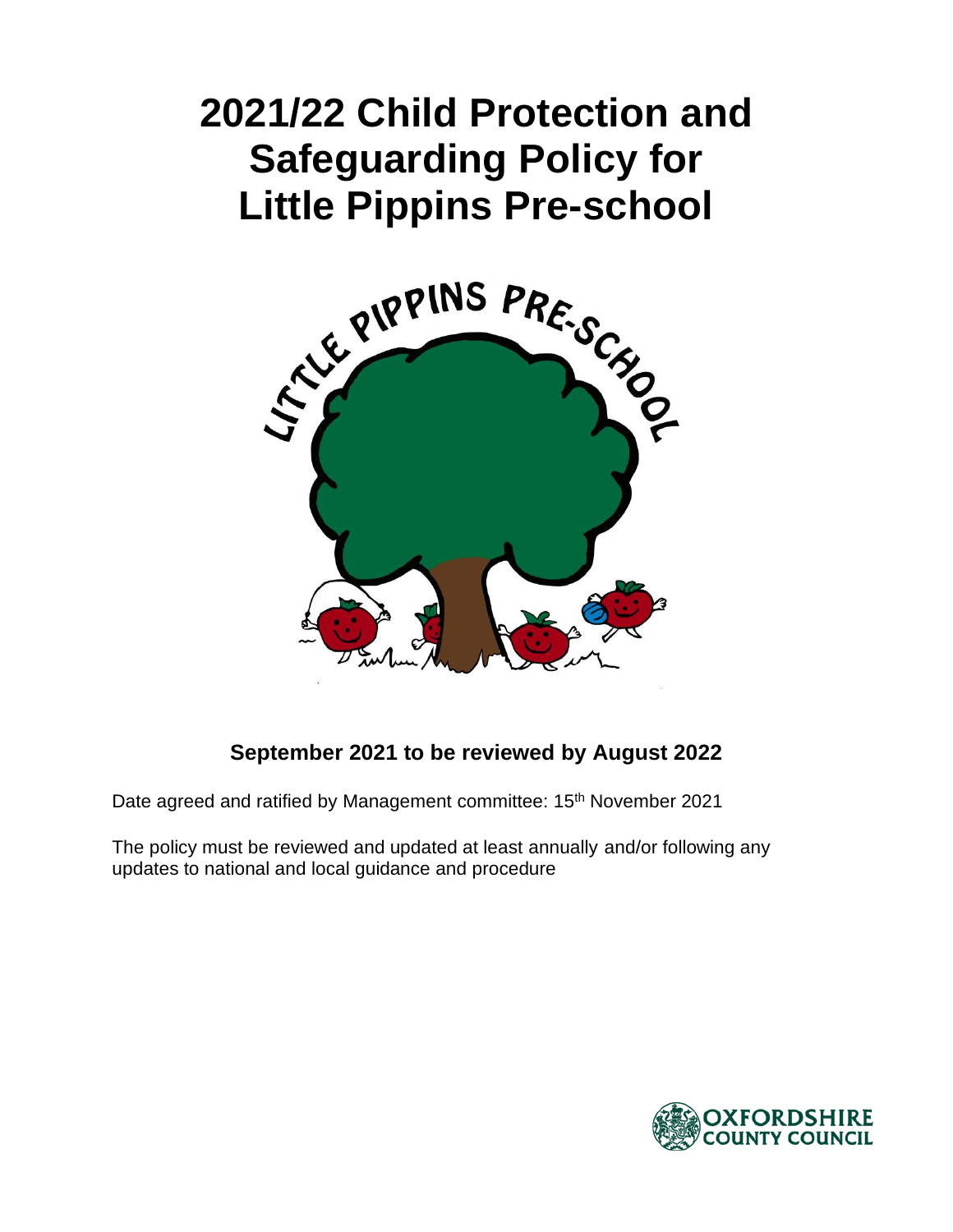| <b>Content</b>                          |                                          | Page           |
|-----------------------------------------|------------------------------------------|----------------|
| Key personnel at our setting            | Table of key contacts                    | 3              |
| Introduction                            |                                          | $\overline{4}$ |
| Policy statement                        |                                          | 4              |
| <b>Definitions</b>                      |                                          | 5              |
| Aims                                    |                                          | 6              |
| Principles and values                   |                                          | 6              |
| Leadership and management               |                                          | 6              |
| Record keeping                          |                                          | $\overline{7}$ |
| Confidentiality and information sharing |                                          | $\overline{7}$ |
| Training                                |                                          | 8              |
| Safeguarding children with Special      |                                          | 8              |
| <b>Education Needs and Disabilities</b> |                                          |                |
| Reporting and referring concerns        |                                          | 9              |
| Multi-agency working                    |                                          | 11             |
| Safer recruitment                       |                                          | 11             |
| Allegations                             |                                          | 11             |
| Whistleblowing                          |                                          | 12             |
| Preventing radicalisation               |                                          | 13             |
| Related safeguarding policies           |                                          | 14             |
| Policy review                           |                                          | 15             |
| Annex 1: Roles and responsibilities     | <b>Staff responsibilities</b>            | 16             |
|                                         | Senior management responsibilities       | 16             |
|                                         | Proprietor/Management team /             | 17             |
|                                         | committee responsibilities               | 17             |
|                                         | <b>DSL</b> responsibilities              |                |
| Annex 2: Dealing with disclosures       | Dealing with Disclosures                 | 19             |
|                                         | Guiding principles; seven R's            | 19             |
| Annex 3: Abuse and Neglect; definitions | Abuse and neglect                        | 21             |
| and indicators                          | Physical abuse                           | 21             |
|                                         | <b>Emotional abuse</b>                   | 22             |
|                                         | Sexual abuse                             | 23             |
|                                         | Neglect                                  | 25             |
| Annex 4: Peer on Peer Abuse             | Peer on Peer                             | 27             |
|                                         | Sexual violence and sexual               | 27             |
|                                         | harassment between children              |                |
| Annex 5: Online Safety                  |                                          | 28             |
| Annex 6: Safeguarding Issues            | <b>Mental Health</b><br>Serious violence | 29<br>29       |
|                                         | Upskirting                               | 30             |
|                                         | Honour based violence, including         |                |
|                                         | forced marriage and FGM                  | 30             |
|                                         | Contextual safeguarding                  | 30             |
|                                         | <b>Children Missing Education</b>        | 31             |
|                                         | <b>Child Sexual Exploitation</b>         | 31             |
|                                         | <b>Child Criminal Exploitation</b>       | 31             |
|                                         | <b>County Lines</b>                      | 32             |
|                                         | <b>Domestic Abuse</b>                    | 32             |
|                                         | <b>Cyber Crime</b>                       | 33             |
|                                         | Homelessness                             | 33             |
| Annex 7: staff induction awareness and  |                                          | 34             |
| training                                |                                          |                |
| Annex 8: Contacts and links             |                                          | 35             |
| Annex 10: Staff Signatures              |                                          | 36             |

**pg. 2** This policy is in line with Keeping Children Safe in Education 2021 Updated August 2021 by the Education Safeguarding Advisory Team and EY Team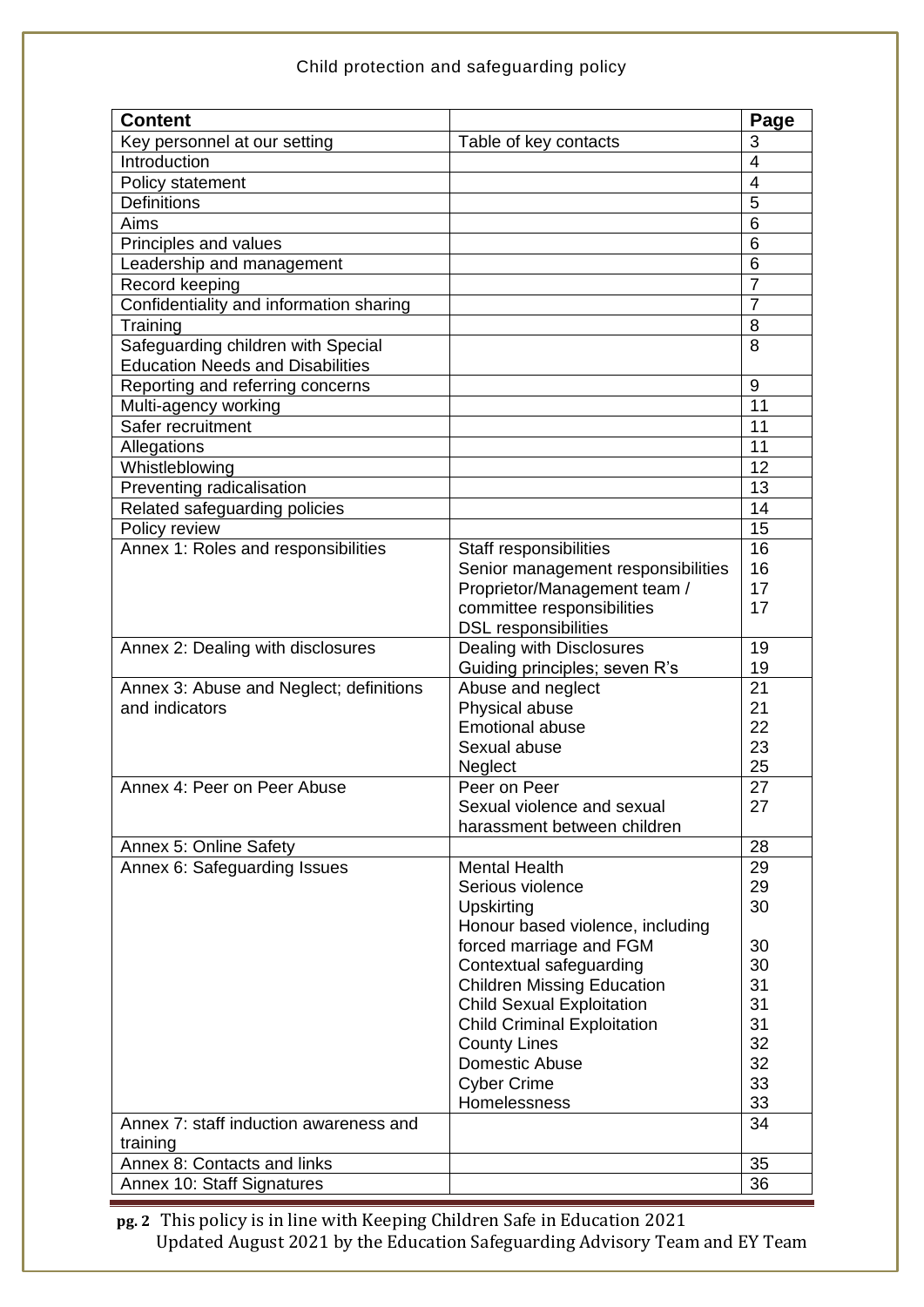| <b>Key Personnel</b>                                                                                                            | Name (s)                                                                                               | <b>Contact details</b>                                                                     |
|---------------------------------------------------------------------------------------------------------------------------------|--------------------------------------------------------------------------------------------------------|--------------------------------------------------------------------------------------------|
| Designated<br>Safeguarding<br>Lead (DSL)                                                                                        | Sam Abbott                                                                                             | manager@littlepippins.org.uk                                                               |
| Deputy DSL(s)                                                                                                                   | <b>Martha Collins</b><br><b>Trudie Strong</b>                                                          | dsl@littlepippins.org.uk                                                                   |
| Chair of<br>committee                                                                                                           | Kieran Dee                                                                                             | chair@littlepippins.org.uk                                                                 |
| Nominated<br>Safeguarding<br>Committee<br>member                                                                                | Kieran Dee                                                                                             | chair@littlepippins.org.uk                                                                 |
| Education<br>Safeguarding<br>Advisory Team /<br><b>Local Authority</b><br>Designated<br><b>Officers</b><br>(LADO <sub>s</sub> ) | <b>LADO Team</b><br>Donna Crozier<br>Sandra Barratt<br>Lorna Berry<br><b>Becky Langstone</b><br>(ESAT) | 01865 810603<br>Lado.safeguardingchildren@oxfordshire.gov.uk                               |
| Linked<br>Locality<br>Community<br><b>Support Service</b><br>(LCSS) worker                                                      |                                                                                                        | 0345 241 2608                                                                              |
| Multi Agency<br>Safeguarding<br>Hub (MASH)                                                                                      | Katrina Johnson                                                                                        | 0345 050 7666<br>(office hours (8.30am – 5pm, Monday to<br>Thursday, 8.30am - 4pm, Friday) |
| Out of hours<br><b>Emergency Duty</b><br>Team (EDT)                                                                             |                                                                                                        | 0800 833 408                                                                               |
| Police                                                                                                                          |                                                                                                        | 101 or in<br>emergencies 999                                                               |

**pg. 3** This policy is in line with Keeping Children Safe in Education 2021 Updated August 2021 by the Education Safeguarding Advisory Team and EY Team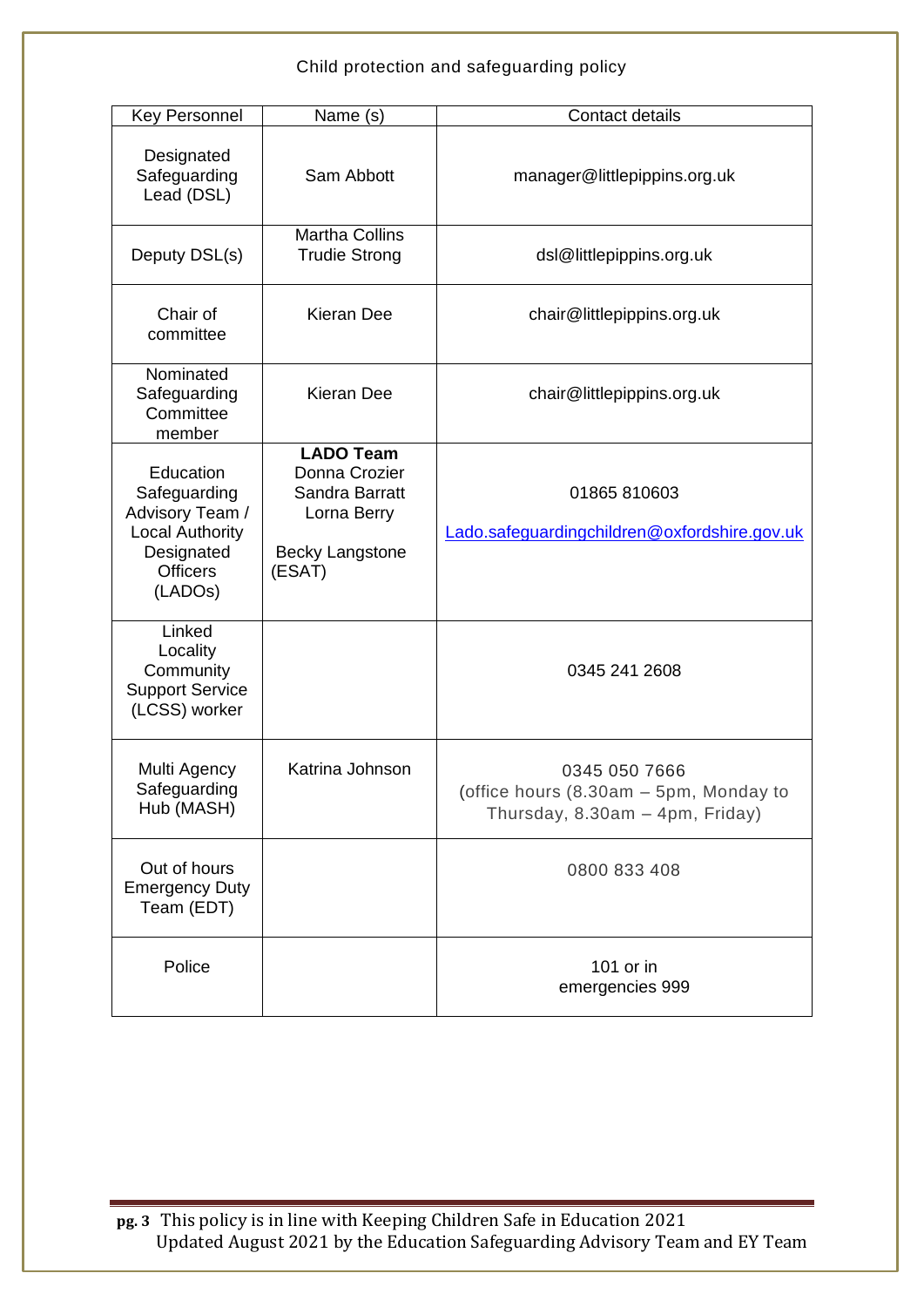Little PIppins recognises its responsibility for safeguarding and child protection.

# **1. Introduction**

This policy has been developed in accordance with the principles established by the Children Act 1989 and in line with the following:

- [Keeping Children Safe in Education 2021](https://www.gov.uk/government/publications/keeping-children-safe-in-education--2)
- [Working Together to Safeguard Children 2019](https://www.gov.uk/government/publications/working-together-to-safeguard-children--2)
- Oxfordshire Safeguarding Children Board (OSCB) guidelines
- [The Early Years Foundation Stage Statutory Framework](https://www.gov.uk/government/publications/early-years-foundation-stage-framework--2)
- [What to do if you are worried a child is being abused](https://www.gov.uk/government/publications/what-to-do-if-youre-worried-a-child-is-being-abused--2)

At Little Pippins, our Management Committee takes seriously its responsibility under Section 11 of the Children Act and duties under "Working Together to safeguard Children 2019" to safeguard and promote the welfare of children; to work together with other agencies to ensure adequate arrangements exist within our setting to identify and support those children who are suffering harm or are likely to suffer harm.

We recognise that all our staff have a full and active part to play in protecting our children from harm, and that the child's welfare is our paramount concern.

Our pre-school should provide a safe, caring, positive and stimulating environment that promotes the social, physical and moral development of the individual child free from discrimination or bullying where children can learn and develop happily.

This policy applies to all our staff, management team/committee and volunteers working in our setting.

All staff will sign to confirm they have read and understood this policy

# **2. Policy Statement**

We recognise our moral and statutory responsibility to safeguard and promote the welfare of all children.

We make every effort to provide a safe and welcoming environment underpinned by a culture of openness where both children and adults feel secure, able to talk and believe that they are being listened to.

We maintain an attitude of 'it could happen here' where safeguarding is concerned. The purpose of this policy is to provide staff, volunteers and management team/committee with the framework they need to keep children safe and secure in our setting and to inform parents and guardians how we will safeguard their children whilst they are in our care.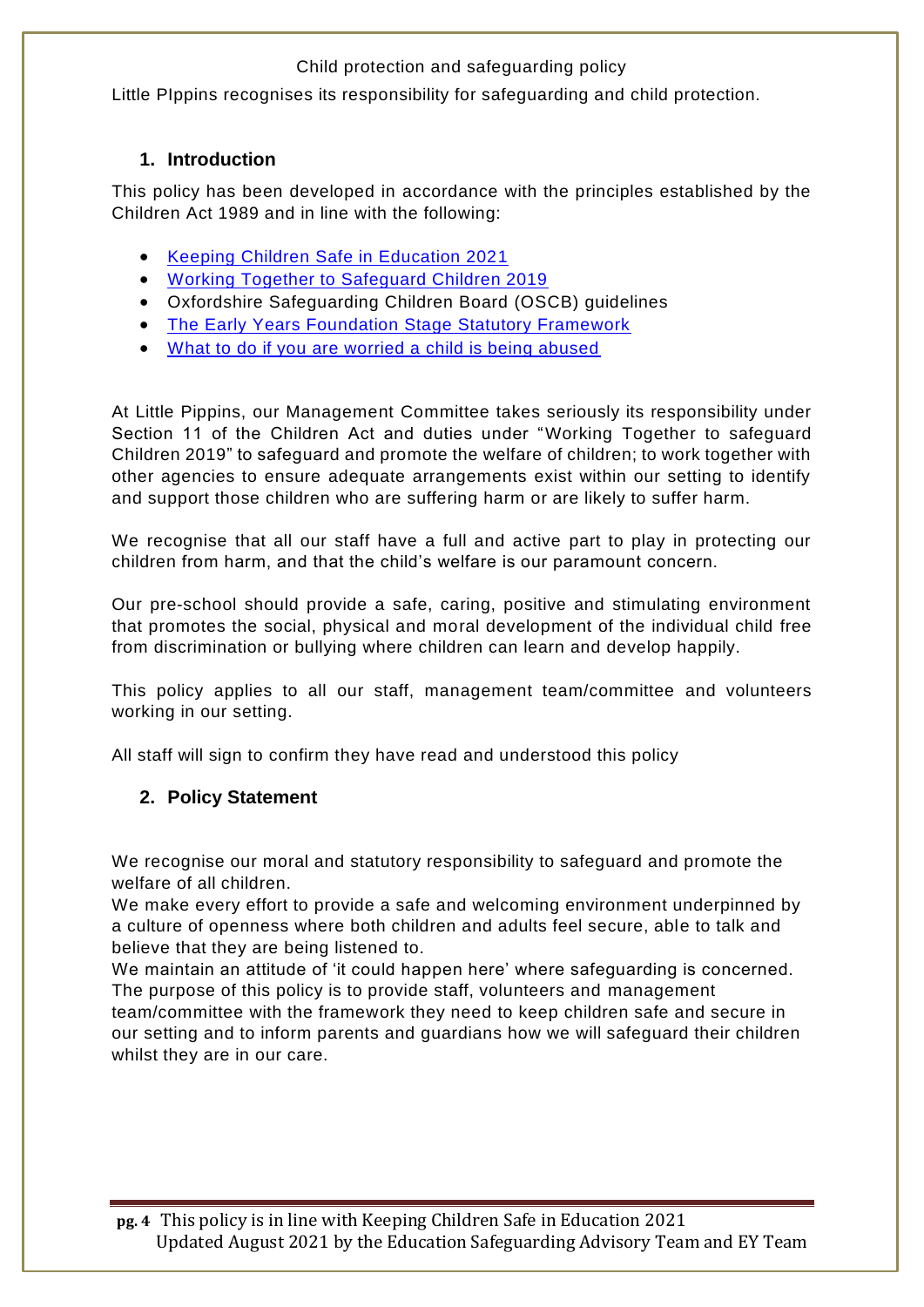## **3. Definitions**

**Safeguarding and promoting the welfare of children** is defined for the purposes of this guidance as:

- protecting children from maltreatment
- preventing impairment of children's **mental and physical health** or development
- ensuring that children grow up in circumstances consistent with the provision of safe and effective care; and
- taking action to enable all children to have the best outcomes.

**Child protection** is an aspect of safeguarding but is focused on how we respond to children who have been significantly harmed or are at risk of significant harm.

The term **Staff** applies to all those working for or on behalf of the pre-school, full time or part time, in either a paid or voluntary capacity. This also includes committee members and trustees.

**Child** refers to all young people who have not yet reached their 18<sup>th</sup> birthday. On the whole, this will apply to all children in our setting; however, the policy will extend to visiting children and students from other establishments.

**Parent** refers to birth parents and other adults in a parenting role for example adoptive parents, stepparents, guardians and foster carers.

**Abuse** could mean neglect, physical, emotional or sexual abuse or any combination of these. Parents, carers and other people can harm children either by direct acts and / or failure to provide proper care. Explanations of these are given within the procedure document.

**DSL** refers to Designated Safeguarding Lead

**DDSL** refers to Deputy Designated Safeguarding Lead

**OSCB** refers to Oxfordshire Safeguarding Children Board

**LCSS** refers to Locality Community Support Service

**MASH** refers to Multi Agency Safeguarding Hub

**DO** refers to the Designated Officer, also referred to as Local Authority Designated Officer (LADO)

**Chair** refers to the Chairperson of the management committee (amend as appropriate)

**EYFS** refers to the Statutory Framework for the Early Years Foundation Stage (2021)

**Little Pippins** refers to Little Pippins Pre-school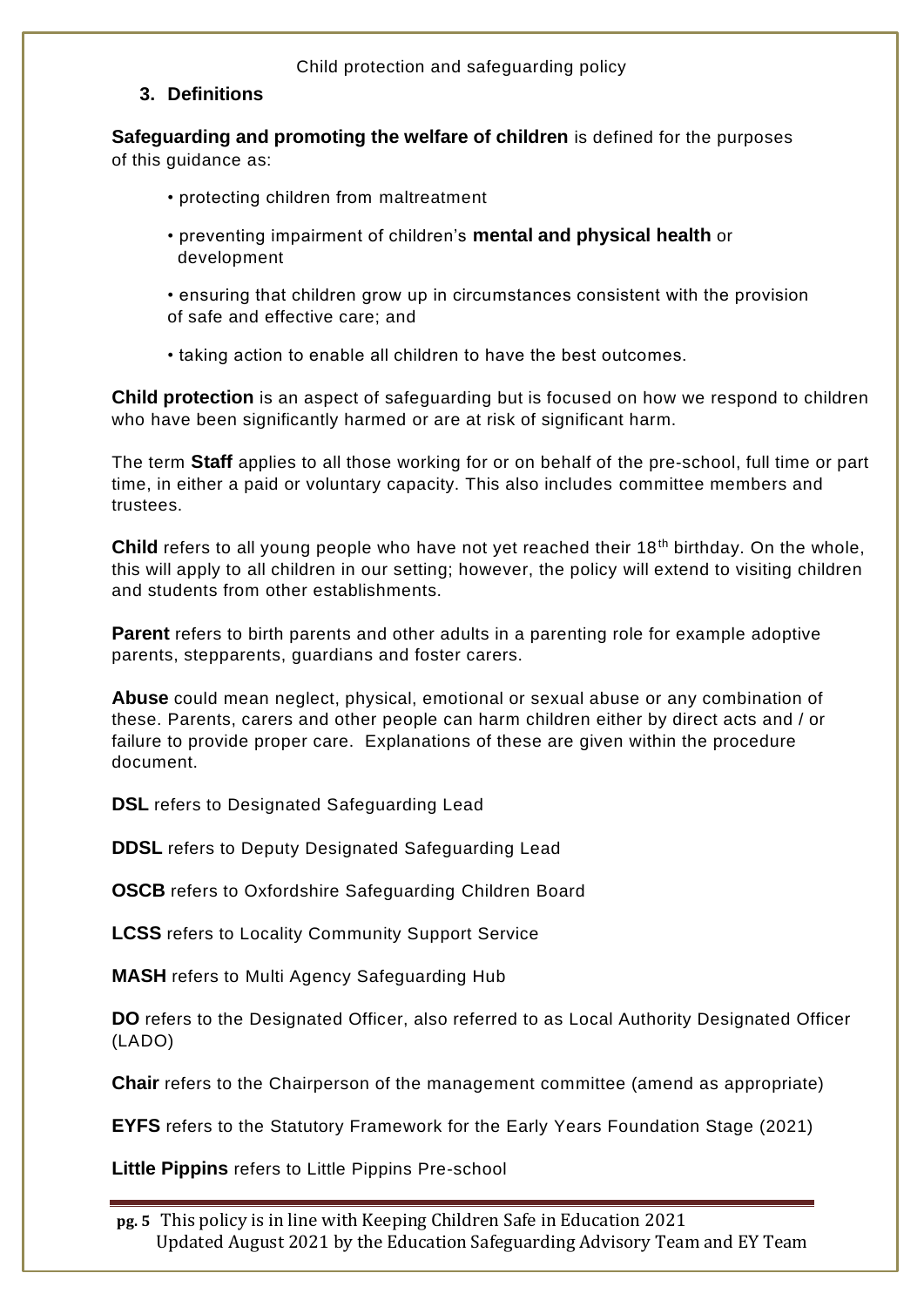## **4. The aims of these procedures are:**

- To provide staff with the framework to promote and safeguard the wellbeing of children and in so doing ensure they meet their statutory responsibilities.
- To ensure consistent good practice across the pre-school and ensure that safeguarding follows a whole setting approach.
- To demonstrate our commitment to protecting children.

# **5. Principles and Values**

Children have a right to feel secure and cannot learn effectively unless they do so.

All children have a right to be protected from harm.

All staff have a key role in prevention of harm and an equal responsibility to act on any suspicion or disclosure that may indicate a child is at risk of harm, either in the pre-school or in the community, taking into account *contextual safeguarding*, in accordance with the guidance.

We acknowledge that working in partnership with other agencies protects children and reduces risk and so we will engage in partnership working throughout the child protection process to safeguard children.

Whilst the pre-school will work openly with parents as far as possible, it reserves the right to contact Children's Social Care or the police, without notifying parents if this is believed to be in the child's best interests.

We will always act in the best interests of the child and ensure that our decisions around safeguarding take a child centred are coordinated in approach.

# **6. Leadership and Management**

We recognise that staff anxiety around child protection can compromise good practice and so have established clear lines of accountability, training and advice to support the process and individual staff within that process.

In this setting any individual can contact the Designated Safeguarding Lead (DSL) or the Deputy (DDSL) if they have concerns about a young person.

Our management team takes overall responsibility for safeguarding, ensuring the DSL and the DSL team are fulfilling their role.

There is a nominated safeguarding committee member, **Kieran Dee**, who will take leadership responsibility for safeguarding. The Chair of the committee, **Kieran Dee,** will receive reports of allegations against the manager and act on the behalf of the Management committee.

As an employer we follow safer recruitment guidance as set out in KCSIE 2021.

**pg. 6** This policy is in line with Keeping Children Safe in Education 2021 Updated August 2021 by the Education Safeguarding Advisory Team and EY Team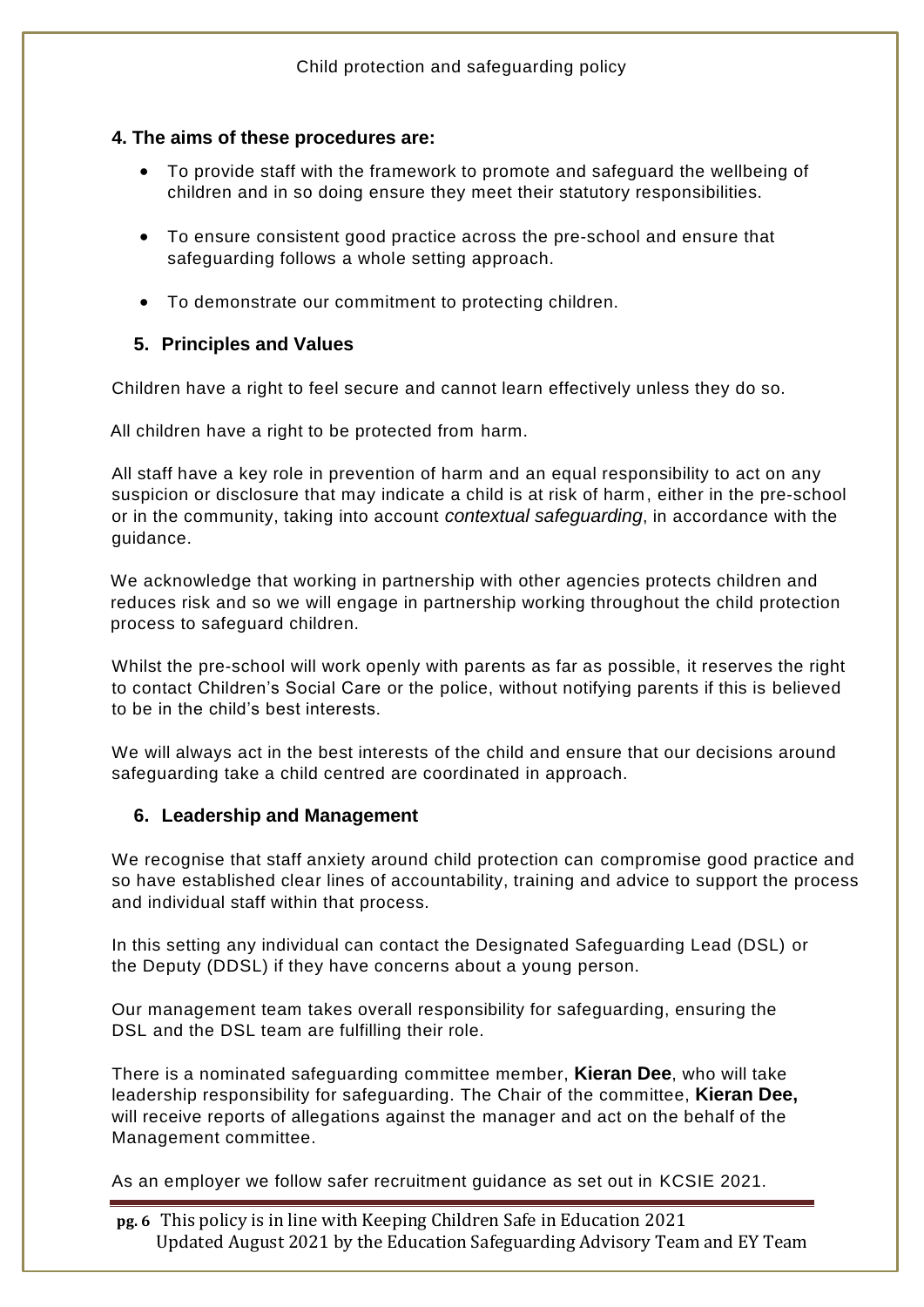## **7. Record Keeping**

**(As a setting you need to edit this section in line with your own recording keeping processes)**

- Staff will record any welfare concerns that they have about a child on the... **record of observation or disclosure form** and pass them without delay to the DSL. Records will be completed as soon as possible after the incident/event, using the child's words and facts and will be signed and dated by the member of staff.
- All safeguarding concerns, discussions and decisions (and justifications for those decisions) will be recorded in writing. If members of staff are in any doubt about recording requirements, they should discuss their concerns with DSL.
- Record of Observation or Disclosure forms are kept in a lockable cupboard in the pre-school office.
- Safeguarding records are kept for individual children and are maintained separately from all other records relating to the child in the pre-school. Safeguarding records are kept in accordance with General Data Protection Regulations (GDPR) and our own pre-school Records and GDPR policy and are retained centrally and securely by the DSL. Safeguarding records are shared with staff on a 'need to know' basis only.
- All safeguarding records will be transferred in accordance with GDPR to the child's subsequent setting/school, under confidential and separate cover. These will be given to the new DSL and a receipt of delivery will be obtained.
- Detailed guidance on Record Keeping is found in a separate document Record Keeping Guidance for Early Years Settings, schools and colleges
- The Manager will be kept informed of any significant issues by the DSL, if they are not the DSL.

# **8. Confidentiality and Information Sharing**

- Little Pippins recognises that all matters relating to child protection are confidential. The Manager or DSL will only disclose information about a child to other members of staff on a 'need to know' basis.
- All members of staff must be aware that whilst they have duties to keep any information confidential, they also have a professional responsibility to share information with other agencies to safeguard children.
- All staff must be aware that they cannot promise a child to keep secrets which might compromise the child's safety or wellbeing.
- There is a lawful basis for child protection concerns to be shared with agencies who have a statutory duty for child protection.

**pg. 7** This policy is in line with Keeping Children Safe in Education 2021 Updated August 2021 by the Education Safeguarding Advisory Team and EY Team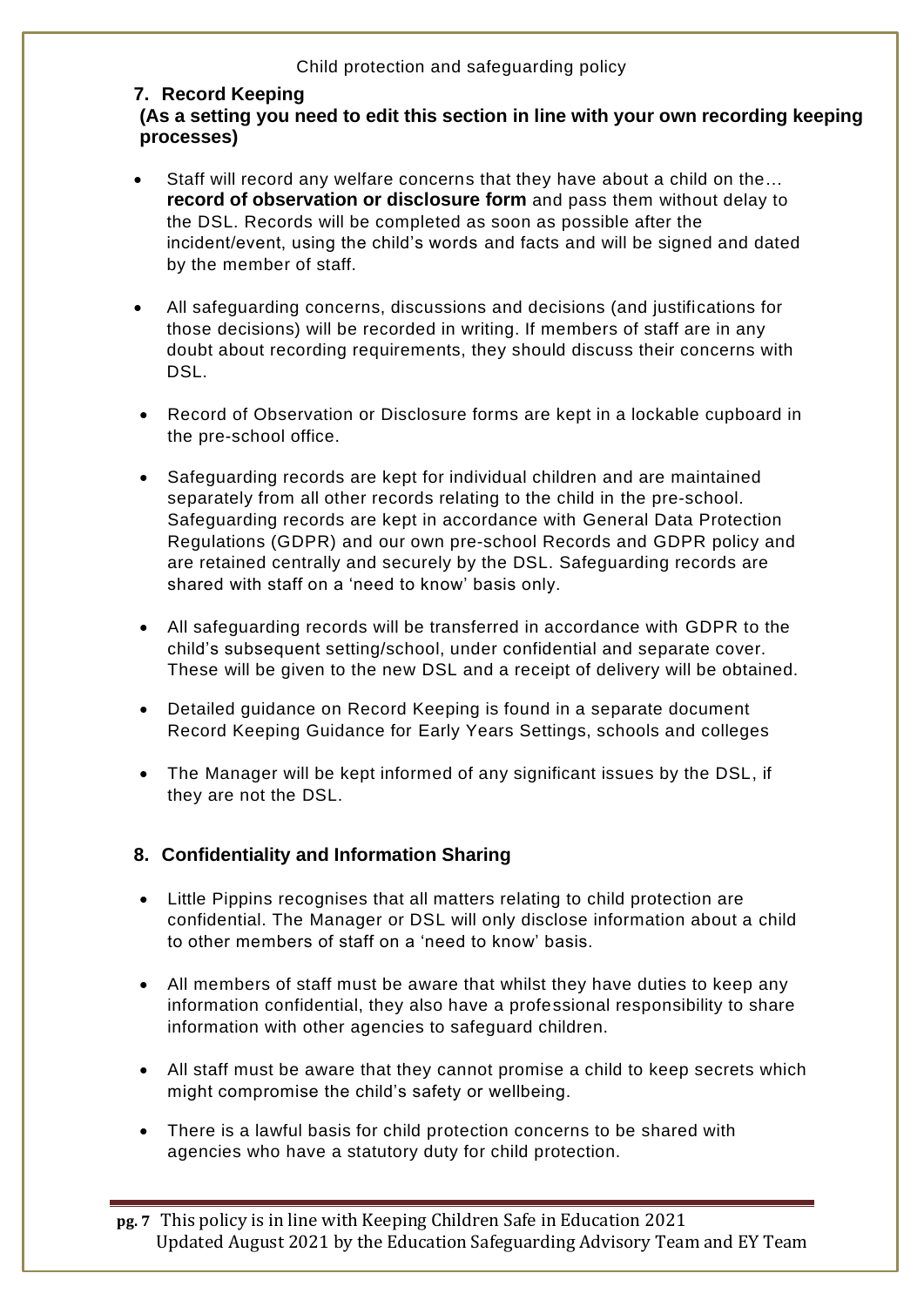- The Management Committee should ensure relevant staff have due regard to the relevant data protection principles, which allow them to share (and withhold) personal information, as provided for in the Data Protection Act 2018 and the GDPR.
- DfE Guidance on Information Sharing (July 2018) provides further detail. [https://www.gov.uk/government/publications/safeguarding-practitioners](https://www.gov.uk/government/publications/safeguarding-practitioners-information-sharing-advice)[information-sharing-advice](https://www.gov.uk/government/publications/safeguarding-practitioners-information-sharing-advice)
- OSCB provides advice on the Seven Golden Rules of Information Sharing [https://www.oscb.org.uk/wp-content/uploads/2019/07/The-Seven-Golden-](https://www.oscb.org.uk/wp-content/uploads/2019/07/The-Seven-Golden-Rules-for-Info-Sharing.pdf)[Rules-for-Info-Sharing.pdf](https://www.oscb.org.uk/wp-content/uploads/2019/07/The-Seven-Golden-Rules-for-Info-Sharing.pdf)
- Gov.uk [Guidance to support schools with Data protection activity, including](https://www.gov.uk/government/publications/data-protection-toolkit-for-schools)  [compliance with GDPR](https://www.gov.uk/government/publications/data-protection-toolkit-for-schools)

# **9. Training**

All staff in our setting are expected to be aware of the signs and symptoms of abuse and must be able to respond appropriately.

Our DSL undergoes training to provide them with the knowledge and skills required to carry out their role. Our DSL and any members of our DSL team undergo their DSL training every 2 years through the OSCB to enable them to fulfil their role.

Training is provided for all staff to a generalist level every 3 years and regular updates around safeguarding are shared with staff regularly.

Separate training is provided to all new staff on appointment as part of their induction process.

Any update in national or local guidance will be shared with all staff in briefings and then captured in the next whole setting training. This policy will be updated during the year to reflect any changes brought about by new guidance.

# **10.Safeguarding Children with Special Educational Needs and Disabilities**

Little Pippins acknowledges that children with special educational needs (SEN) and disabilities can face additional safeguarding challenges as they may have an impaired capacity to resist or avoid abuse.

Little Pippins will ensure that children with SEN and disabilities, specifically those with communication difficulties will be supported to ensure that their voice is heard and acted upon.

Staff are encouraged to be aware that children with SEN and disabilities can be disproportionally impacted by safeguarding concerns such as bullying. All staff will be encouraged to appropriately explore possible indicators of abuse such as behaviour/mood change or injuries and not to assume that they are related to the child's disability and be aware that children with SEN and disabilities may not always outwardly display indicators of abuse.

## **pg. 8** This policy is in line with Keeping Children Safe in Education 2021 Updated August 2021 by the Education Safeguarding Advisory Team and EY Team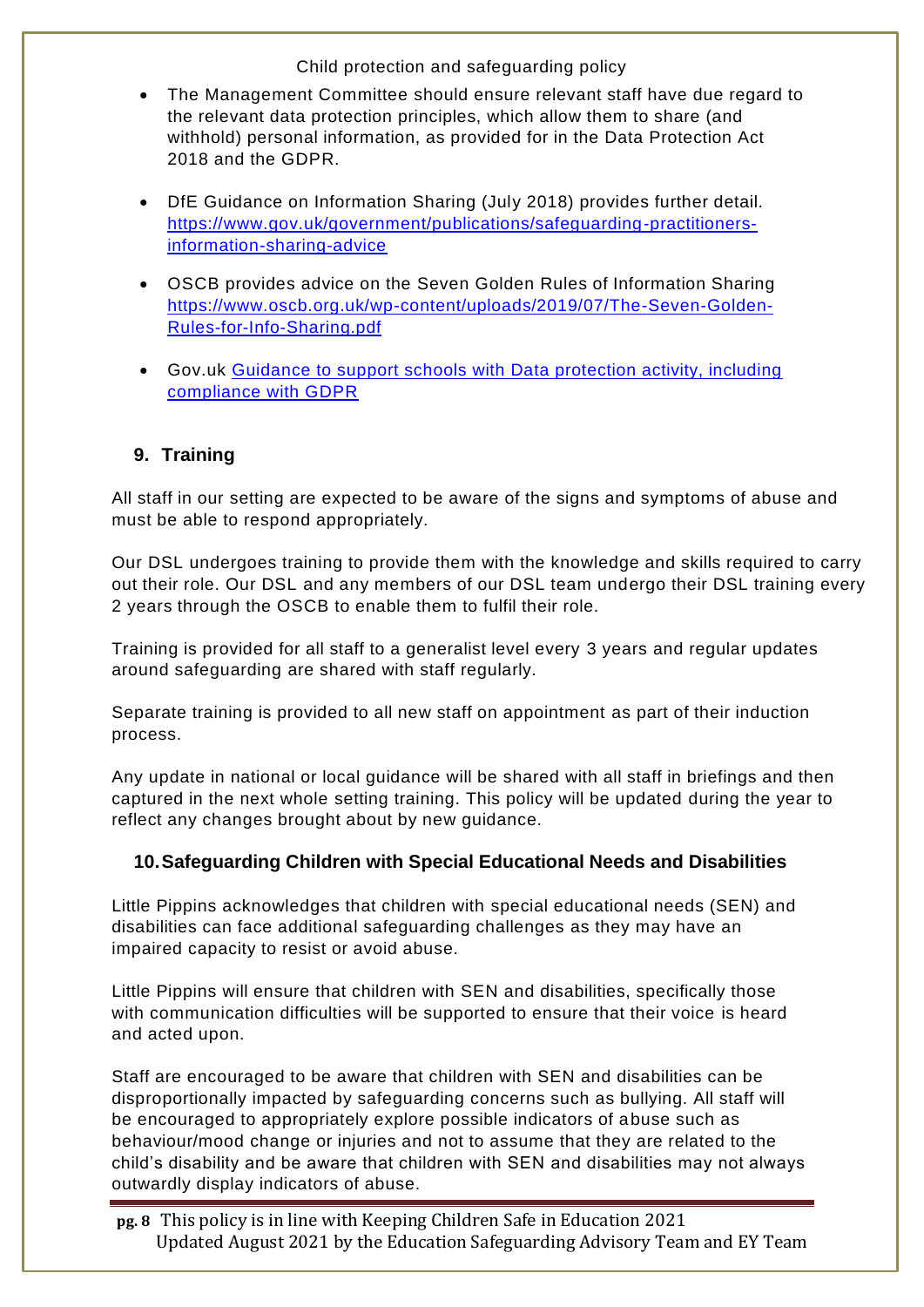## 11. **Reporting and referring concerns**

KCSIE 2021 states: "No single practitioner can have a full picture of a child's needs and circumstances. If children and families are to receive the right help at the right time, **everyone** who comes into contact with them has a role to play in identifying concerns, sharing information and taking prompt action.

In our pre-school we recognise the importance of sharing information and reporting concerns to help ensure children are protected.

The following procedures apply to all staff working in the pre-school and will be covered by training to enable staff to understand their role and responsibility.

The aim of our procedures is to provide a robust framework which enables staff to take appropriate action when they are concerned that a child is being harmed or is at risk of harm.

The prime concern at all stages must be the interests and safety of the child. Where there is a conflict of interest between the child and an adult, the interests of the child must be paramount.

All staff are aware that very young children including those with disabilities, special needs or with language delay may be more likely to communicate concerns with behaviours rather than words. Additionally, staff will question the cause of knocks and bumps in children who have limited mobility which will include children visiting the site as well as those who are children on roll.

#### **If a member of staff suspects abuse, spots signs or indicators of abuse, mental health concerns or they have a disclosure of abuse made to them they must:**

- 1. Make an initial record of the information on a 'record or observation or disclosure' form.
- 2. Report it to the DSL or DDSL immediately.
- 3. The DSL will consider if there is a requirement for immediate medical intervention. However urgent medical attention should not be delayed if the DSL is not immediately available.
- 4. Make an accurate factual record as soon as possible and within 24 hours of the occurrence, of all that has happened, including details of:
	- Dates and times of their observations
	- Dates and times of any discussions in which they were involved
	- Any injuries
	- Explanations given by the child / adult
	- What action was taken
	- Any actual words or phrases used by the child
	- Any questions the staff member asked (remembering not to ask any
- **pg. 9** This policy is in line with Keeping Children Safe in Education 2021 Updated August 2021 by the Education Safeguarding Advisory Team and EY Team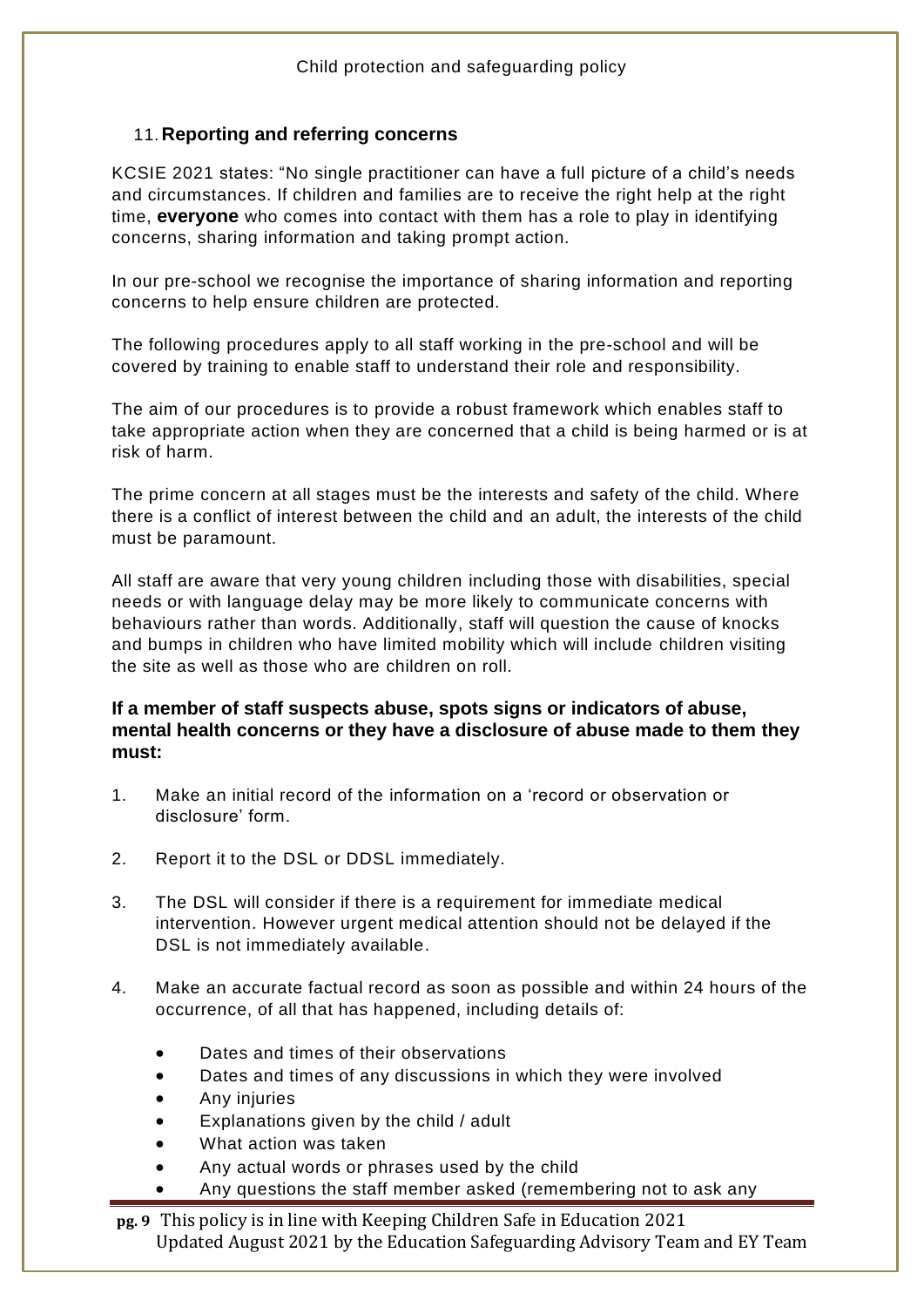leading questions)

#### **The records must be signed and dated by the author (or equivalent on electronic based records).**

5. In the absence of the DSL or their Deputy, be prepared to refer directly to Children's Social Care via MASH (or EDT if out of MASH hours) and the police if appropriate if there is the potential for immediate significant harm or carry out a no names consultation with LCSS if appropriate.

#### **Following a report of concerns the DSL must:**

- 1. Decide whether there are sufficient grounds for suspecting significant harm, in which case a referral must be made to Children's Social Care via MASH (or EDT if out of MASH hours) and the police if it is appropriate. The rationale for this decision should be recorded by the DSL.
- 2. Normally the Pre-school should try to discuss any concerns about a child's welfare with the family and where possible to seek their agreement before making a referral to Children's Social Care. However, in accordance with DfE guidance, this should only be done when it will not place the child at increased risk or could impact a police investigation. Where there are doubts or reservations about involving the child's family, the DSL should clarify with Children's Social Care or the police whether the parents should be told about the referral and, if so, when and by whom. This is important in cases where the police may need to conduct a criminal investigation. The child's views should also be taken into account.
- 3. If there are grounds to suspect a child is suffering, or is likely to suffer, significant harm the DSL (or Deputy) must contact Children's Social Care via MASH, sharing:
	- i. the known facts
	- ii. any suspicions or allegations
	- iii. whether or not there has been any contact with the child's family.

The MASH can be contacted by phone on **0345 050 7666** during office hours (8.30am – 5pm, Monday to Thursday, 8.30am – 4pm, Friday)

Outside office hours call the Emergency Duty Team on **0800 833 408**

- 4. If a child is in immediate danger and urgent protective action is required, the police must be called. The DSL/DDSL must then notify Children's Social Care of the occurrence and what action has been taken.
- 5. When a child needs *urgent* medical attention and there is suspicion of parental abuse causing the medical need, the DSL or their Deputy should seek immediate advice from the MASH about informing the parents, remembering that parents should normally be informed if a child requires urgent hospital attention. However, as in all cases if it is felt this could put the child more at risk then all action should be taken in the best interests of the child.

**pg. 10** This policy is in line with Keeping Children Safe in Education 2021 Updated August 2021 by the Education Safeguarding Advisory Team and EY Team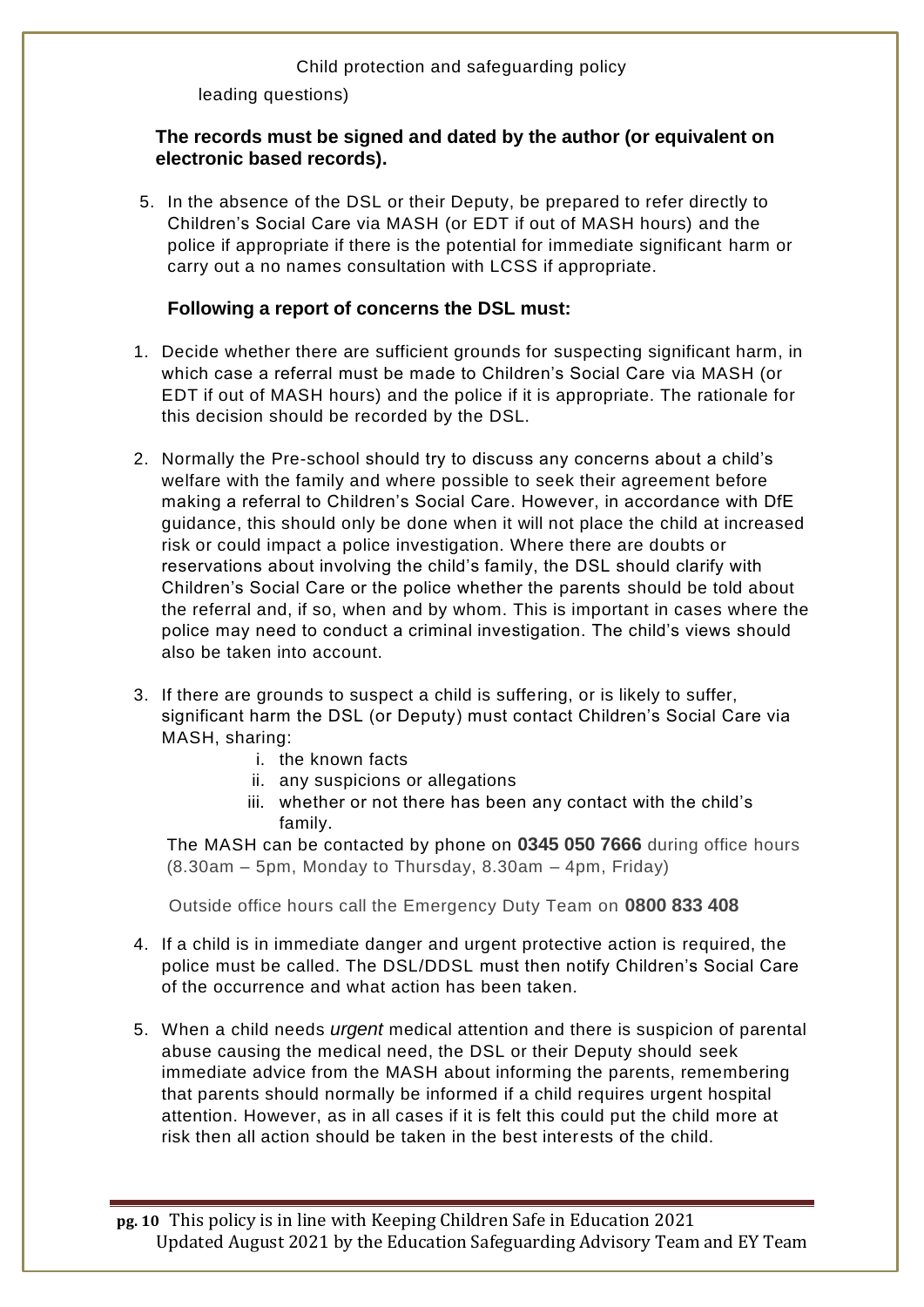6. If there is not considered to be a risk of significant harm, the DSL will either actively monitor the situation, consider the Early Help process or contact the LCSS for a no names consultation.

# **All contact details are in ANNEX 8**

# **12.Multi-agency Working**

Little Pippins recognises and is committed to its responsibility to work with other professionals and agencies in line with statutory guidance.

Pre-schools are not the investigating agency when there are child protection concerns. We will however contribute to the investigation and assessment processes as required. Little Pippins recognises the importance of multiagency working and will support attendance at relevant safeguarding meetings, including Child Protection Conferences, Core Groups, Strategy Meetings, Child in Need meetings or other early help multi-agency meetings.

• The management team and DSL will work to establish strong and cooperative relationships with relevant professionals in other agencies.

# **13.Safer Recruitment**

- Little Pippins is committed to ensure that develop a safe culture and that all steps are taken to recruit staff and volunteers who are safe to work with our children and staff.
- The Management Committee and management team are responsible for ensuring that the pre-school follows safe recruitment processes outlined within guidance.
- Little Pippins is responsible for ensuring that the pre-school maintains an accurate Single Central Record in line with statutory guidance.
- The Management committee will ensure that there is at least one of the persons who conducts an interview, has completed safer recruitment training.
- Little Pippins is committed to supporting the statutory guidance from the Department for Education on the application of the Childcare (Disqualification) Regulations 2009 and related obligations under the Childcare Act 2006 in settings.
- We advise all staff to disclose any reason that may affect their suitability to work with children including convictions, cautions, court orders, cautions, reprimands and warnings.

# **14. Allegations against staff or volunteers**

This procedure should be used in all cases in which it is alleged a member of staff or volunteer in a setting, or another adult who works with children has: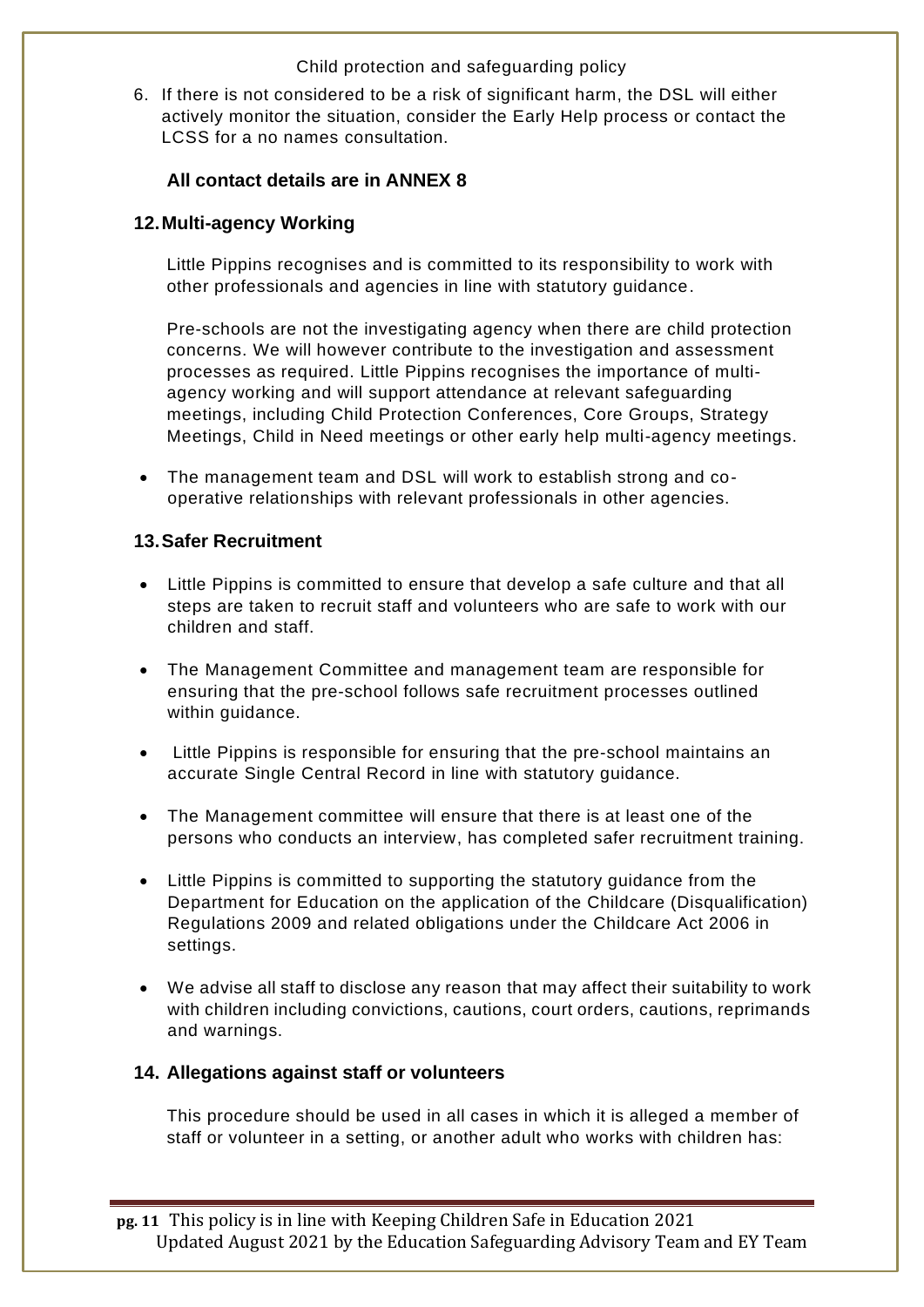- **behaved in a way that has harmed a child, or may have harmed a child**
- **possibly committed a criminal offence against or related to a child; or**
- **behaved towards a child or children in a way that indicates he or she would pose a risk of harm to children**
- **behaved or may have behaved in a way that indicates they may not be suitable to work with children**

In dealing with allegations or concerns against an adult, staff must:

- Report any concerns about the conduct of any member of staff or volunteer to the Manager as soon as possible.
- If an allegation is made against the Manager, the concerns need to be raised with the Chair as soon as possible. If the Chair is not available, then the Designated Officer for Oxfordshire should be contacted directly.
- Where settings are not the employer of supply staff, they should ensure allegations are dealt with properly. In no circumstances should a setting decide to cease to use a supply staff due to safeguarding concerns, without finding out the facts and liaising with the local authority designated officer team (LADO) to determine a suitable outcome. Further information can be found in KCSiE 2021
- There may be situations when the Manager or Chair will want to involve the police immediately, if the person is deemed to be an immediate risk to children or there is evidence of a possible criminal offence.
- Once an allegation has been received by the Manager or Chair they will contact the LADO on 01865 810603 or [lado.safeguardingchildren@oxfordshire.gov.uk](mailto:lado.safeguardingchildren@oxfordshire.gov.uk) as soon as possible **and before** carrying out any investigation into the allegation other than preliminary enquiries.

In liaison with the LADO, the pre-school will determine how to proceed and if necessary, a referral will be made to the MASH and/or the police.

The named Designated Officer (LADO) for Oxfordshire County Council is currently staffed by Donna Crozier, Sandra Barratt and Lorna Berry.

The team will assess the information provided and advise on next steps, in line with KCSIE 2021 part 4, and Oxfordshire County Council's Designated Officers local procedures.

The pre-school will also contact the LADO team for advice where they have concerns about an adult working or volunteering with children which does not meet the harms threshold as stated above.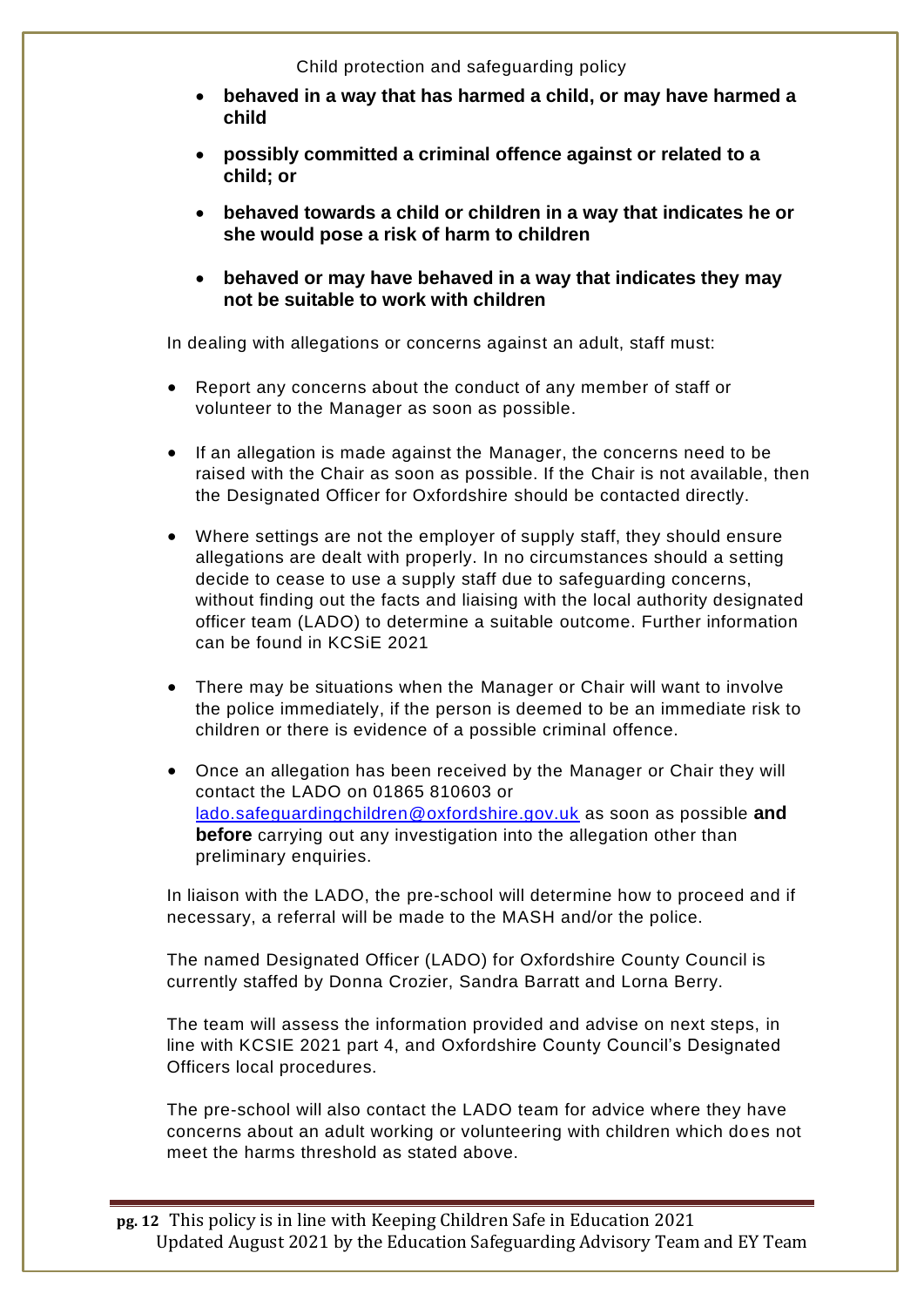#### 15.**Whistleblowing in a Safeguarding Context**

While the pre-school has a separate whistleblowing policy, this is a summary that outlines the process when there is a concern that safeguarding issues have not been reported or followed correctly.

This does not replace the whistleblowing policy and should be read in conjunction with the pre-school policy.

**Whistleblowing** is a term that is used when staff want to report a concern within their organisation that involves their manager or a person senior to them in the organisation which may prevent them from following the normal reporting systems.

There are a limited number of areas that can be called Whistleblowing, and the policy protects staff from being punished for raising concerns.

Within Little Pippins, Sam Abbott is the senior manager and responsible for all staff. If you are concerned that any member of staff within the pre-school is not following safeguarding processes or behaving in a way that is placing children at risk, you should in the first place make the manager aware.

#### **If your concern is about the Manager, you should raise this with Kieran Dee, our Chair.**

If you would prefer to raise your concerns outside of the pre-school, then you are able to contact the NSPCC whistleblowing line on 0800 028 0285 or email [help@nspcc.org.uk](mailto:help@nspcc.org.uk) for national organisations, OFSTED or contact Oxfordshire County Council.

If you believe that a member of the pre-school staff is harming a child (an allegation) and this has been reported to the manager and no / insufficient action has been taken, or the member of staff you have concerns about is the manager, then you are able to contact the Designated Officers team (LADO) on 01865 810603 or email [lado.safeguardingchildren@oxfordshire.gov.uk](mailto:lado.safeguardingchildren@oxfordshire.gov.uk)

If you believe that a child is being abused by individuals outside the pre-school, you can make a referral to Children's Social Care by calling the MASH on:**0345 050 7666** (office hours) or **0800 833 408** (outside of office hours)

Further guidance for staff can be accessed through [https://www.gov.uk/government/publications/what-to-do-if-youre-worried-a](https://www.gov.uk/government/publications/what-to-do-if-youre-worried-a-child-is-being-abused--2)[child-is-being-abused--2](https://www.gov.uk/government/publications/what-to-do-if-youre-worried-a-child-is-being-abused--2) and through the NSPCC website <https://www.nspcc.org.uk/what-is-child-abuse/types-of-abuse/>

#### **16.Preventing radicalisation**

All our staff will undergo online Prevent Awareness training to support start in identifying radicalisation and understanding what steps they need to take to protect the children and families in our setting.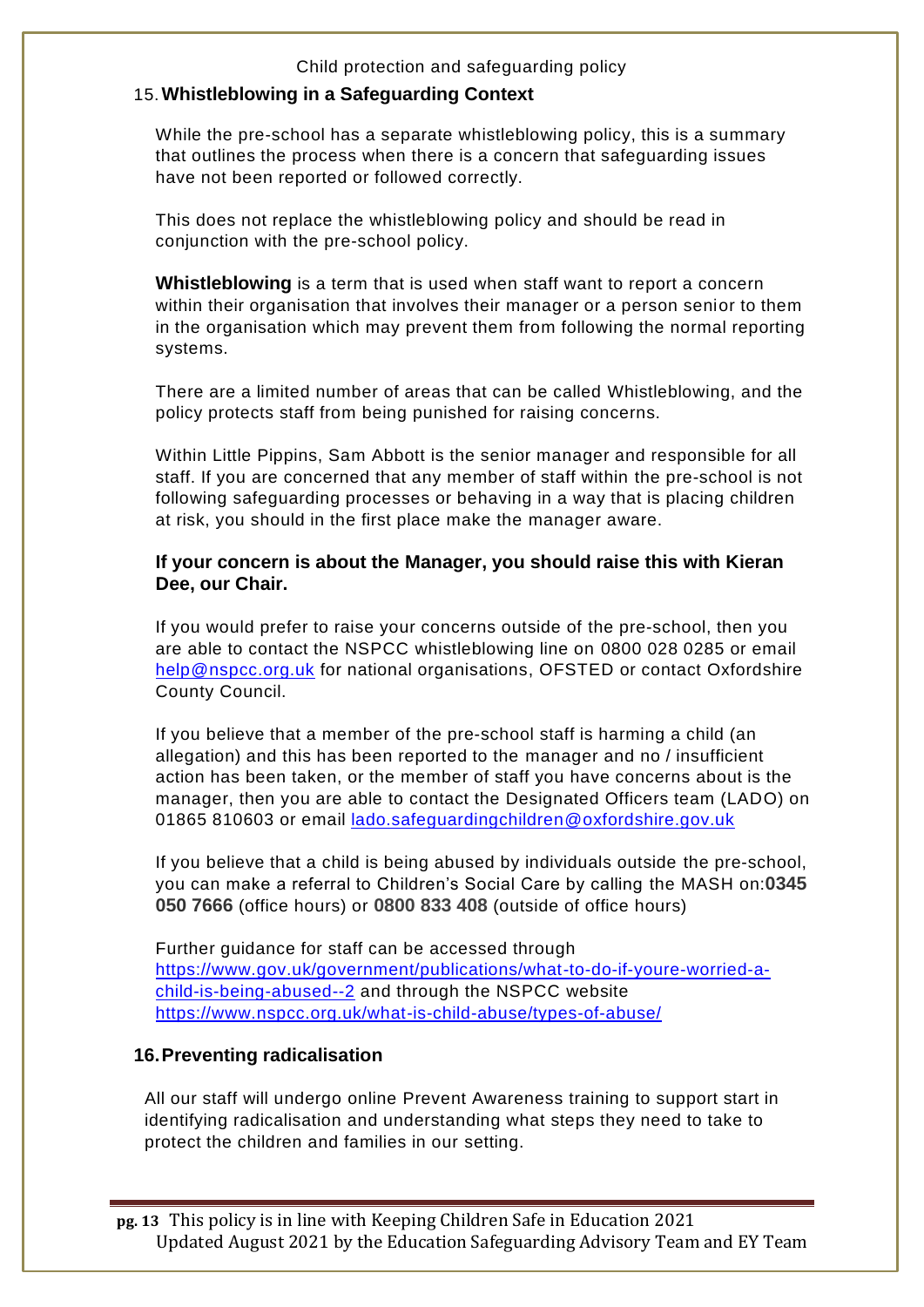This offers an introduction to the Prevent duty and explains how it aims to safeguard vulnerable people from being radicalised to supporting terrorism or becoming terrorists themselves.

[http://www.elearning.prevent.homeoffice.gov.uk](http://www.elearning.prevent.homeoffice.gov.uk/) All staff should complete this training.

## **Prevent Referrals**

This package builds on the Prevent awareness eLearning training. It is designed to make sure that when we share a concern that a vulnerable individual may be being radicalised, that the referral is robust, informed and with good intention, and that the response to that concern is considered, and proportionate.

<https://www.elearning.prevent.homeoffice.gov.uk/preventreferrals>

#### **Channel Awareness**

This training package is for anyone who may be asked to contribute to, sit on, or even run a Channel Panel. It is aimed at all levels, from a professional asked to input and attend for the first time, to a member of staff new to their role and organising a panel meeting.

<https://www.elearning.prevent.homeoffice.gov.uk/channelawareness>

OSCB guidance on PREVENT [https://www.oscb.org.uk/safeguarding](https://www.oscb.org.uk/safeguarding-themes/prevent/)[themes/prevent/](https://www.oscb.org.uk/safeguarding-themes/prevent/)

# 17. **Related Safeguarding Policies**

This policy should be read in conjunction with the policies as listed below:

- Behaviour Management, (linked to the use of physical intervention)
- Online Safety (and Social Media)
- Use of mobile phones and cameras
- Anti-Bullying
- Data Protection and Information Sharing
- Image Use
- Personal and Intimate Care
- Health and Safety
- Attendance
- Risk Assessments (e.g. trips, use of technology)
- Administering Medicines
- Staff Behaviour Policy (including Acceptable Use of Technology)
- Safer Recruitment
- Whistleblowing
- Complaints
- Food Hygiene
- Emergency Evacuation and lockdown
- Missing and Uncollected child

**pg. 14** This policy is in line with Keeping Children Safe in Education 2021 Updated August 2021 by the Education Safeguarding Advisory Team and EY Team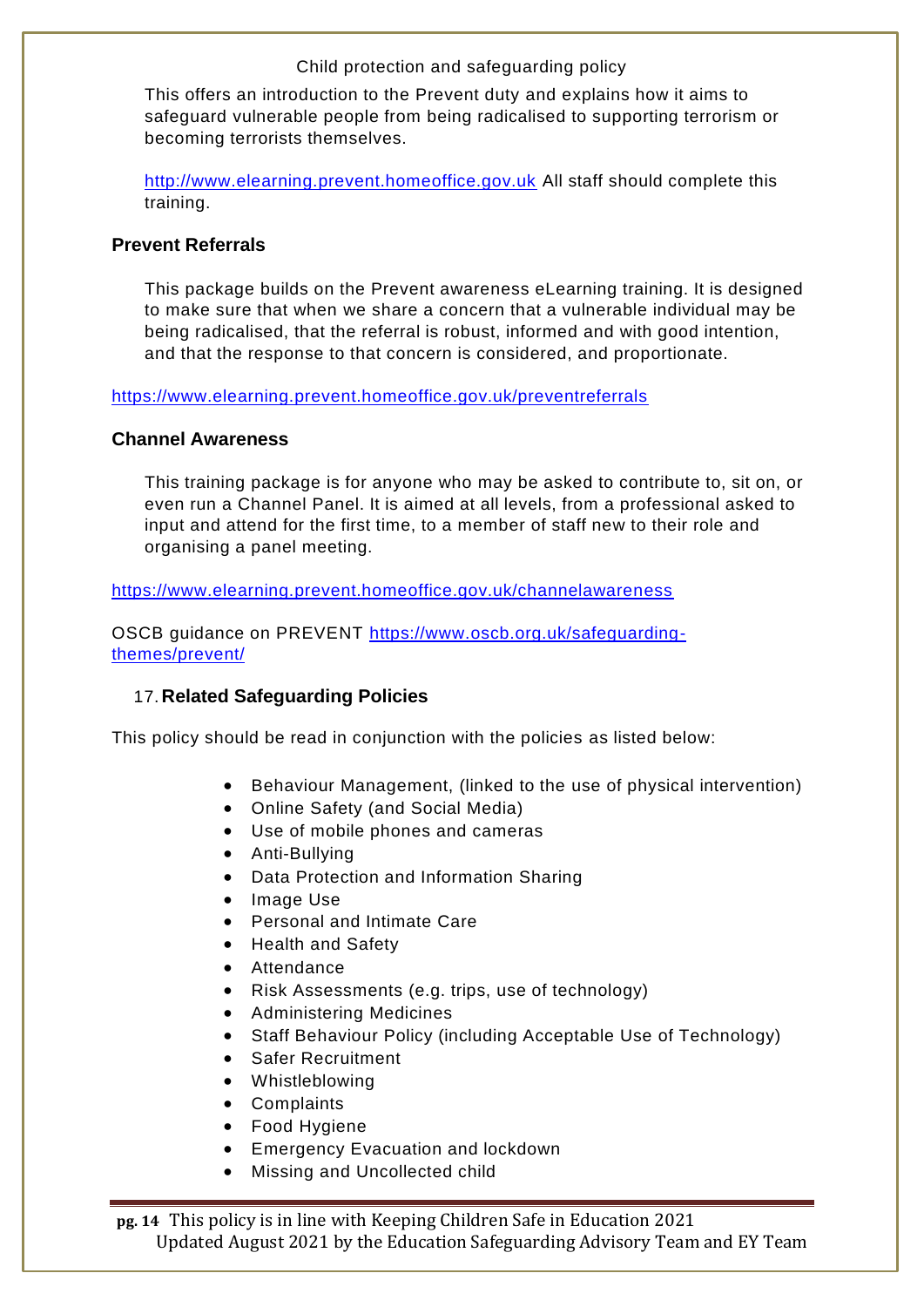# **18.Policy review**

As a setting, we review this policy at least annually in line with DfE, OSCB and OCC requirements and other relevant statutory guidance.

# **Date approved by Management committee: 15th November 2021**

**Date reviewed by Proprietor/Management team/committee:** 

**pg. 15** This policy is in line with Keeping Children Safe in Education 2021 Updated August 2021 by the Education Safeguarding Advisory Team and EY Team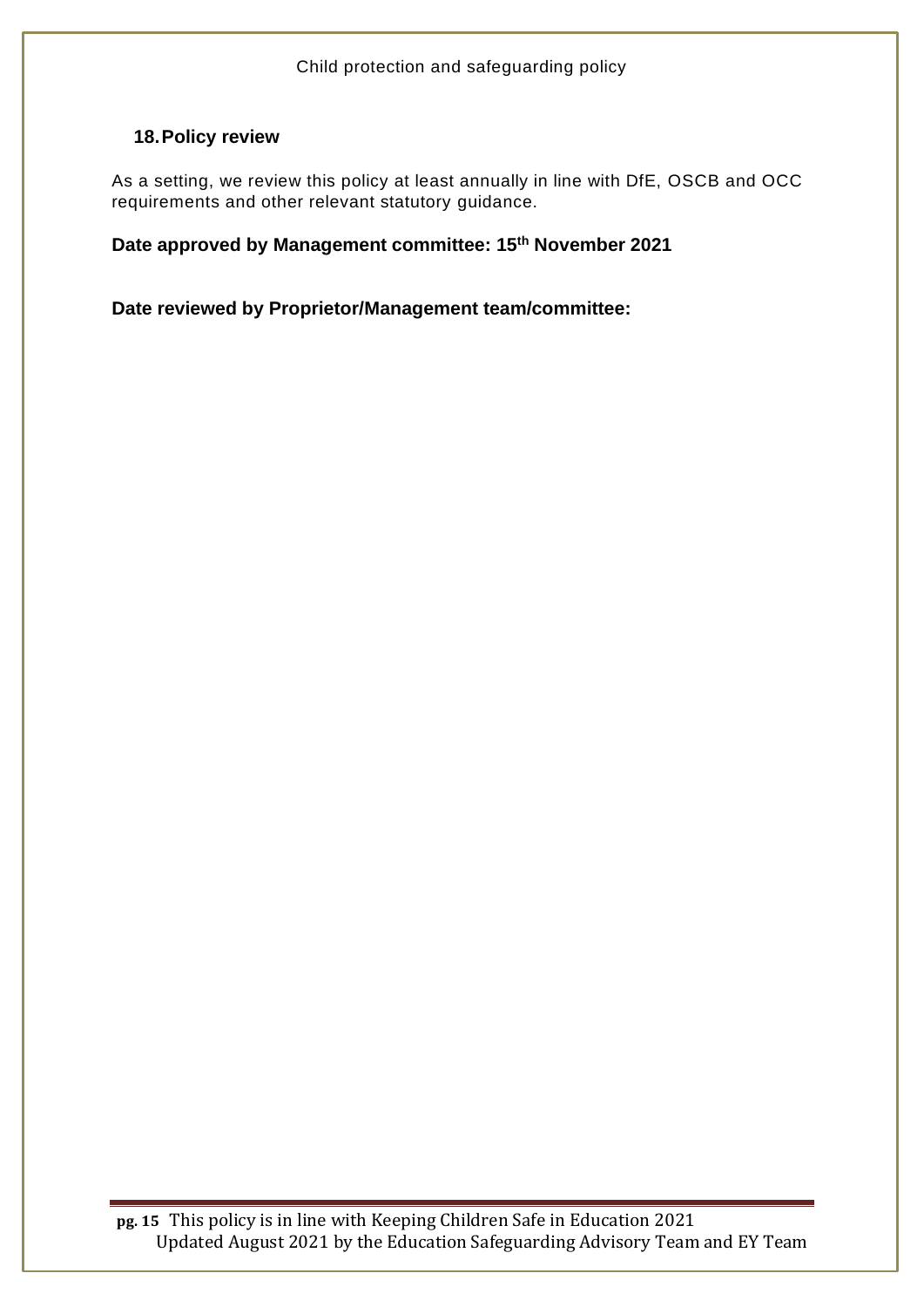# **Annex 1**

# **Roles and Responsibilities within Little Pippins Pre-school,**

#### **1) Staff Responsibilities**

All staff have a key role to play in identifying concerns early and in providing help for children. To achieve this, they will:

- Establish and maintain an environment where children feel secure, are encouraged to talk, and are listened to.
- Ensure children know that there are adults in the pre-school who they can approach if they are worried or have concerns.
- Plan opportunities within the curriculum for children to develop the skills they need to recognise, assess and manage risk appropriately and keep themselves safe.
- Attend training to be aware of and alert to the signs of abuse.
- Maintain an attitude of "it could happen here" with regards to safeguarding.
- Record their concerns if they are worried that a child is being abused and report these to the DSL as soon as practical that day. If the DSL is not contactable immediately a DDSL should be informed.
- Be prepared to refer directly to Social Care, and the police if appropriate, if there is a risk of significant harm and the DSL or DDSL is not available.
- Follow the allegations procedures, as set out in this policy and KCSIE 2020, if the disclosure is an allegation against a member of staff.
- Follow the procedures set out by the Oxfordshire Safeguarding Children Board (OSCB) and take account of guidance issued by the DfE.
- Support children in line with their child protection plan.
- Treat information with confidentiality but never promising to 'keep a secret'.
- Notify the DSL or DDSL of any child on a child protection plan or child in need plan who has unexplained absence.
- Have an understanding of Early Help and be prepared to identify and support children who may benefit from early help.
- Liaise with other agencies that support children and provide early help.
- Ensure they know who the DSL and DDSL are and know how to contact them.
- Have an awareness of the Child Protection Policy, the Behaviour Policy, the Staff Behaviour Policy (or Code of Conduct), procedures relating to the safeguarding response for children who go missing from education and the role of the DSL.
- Have an awareness of Mental Health problems and how in some cases an indicator of the child being at risk of harm.

# **2) Senior Management Team responsibilities**:

- Contribute to inter-agency working in line with Working Together to Safeguard Children 2019 guidance.
- Provide a co-ordinated offer of early help when additional needs of children are identified.

**pg. 16** This policy is in line with Keeping Children Safe in Education 2021 Updated August 2021 by the Education Safeguarding Advisory Team and EY Team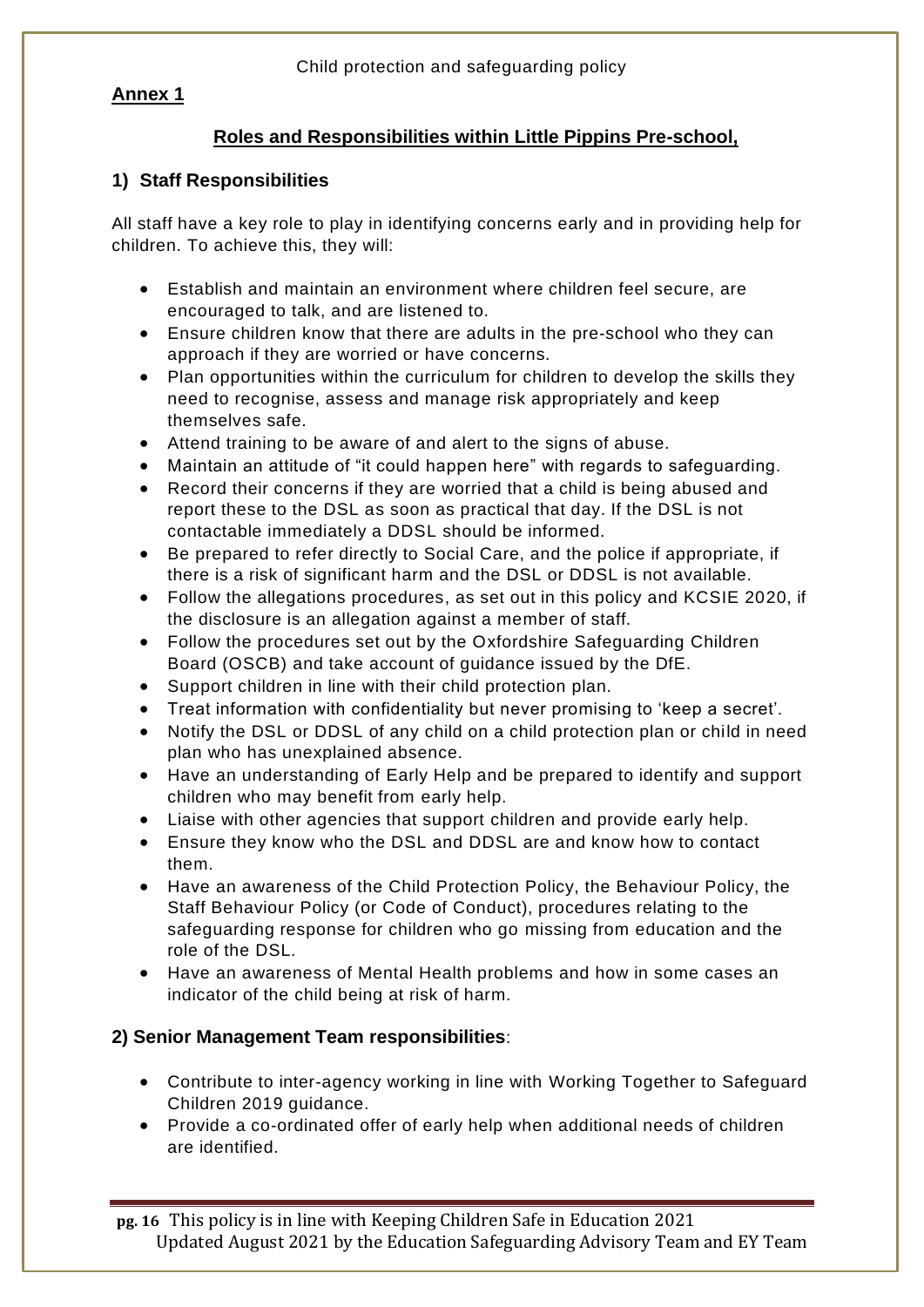- Ensure staff are alert to the various factors that can increase the need for early help as written in KCSIE 2021
- Working with Children's Social Care, support their assessment and planning processes including the pre-school's attendance at conference and core group meetings and the contribution of written reports for these meetings.
- Carry out tasks delegated by the Management committee such as training of staff, safer recruitment and maintaining a central register.
- Provide support and advice on all matters pertaining to safeguarding and child protection to all staff, regardless of their position within the pre-school.
- Treat any information shared by staff or children with respect and follow agreed policies and procedures.
- Ensure that allegations or concerns against staff are dealt with in accordance with guidance from Department for Education (DfE) and the OSCB procedures.

# **3) Management committee responsibilities**

- Ensure the pre-school has effective safeguarding policies and procedures including a Child Protection Policy, a Staff Behaviour Policy or Code of Conduct, a Behaviour Policy and a written response to children who go missing from education.
- Ensure OSCB is informed in line with local requirements about the discharge of duties via the Annual Safeguarding Early Years Self-Assessment which should be completed and returned to the Early Years Team when requested (see Early Education Funding Terms and Conditions).
- Ensure recruitment, selection and induction follows safer recruitment practice including all appropriate checks.
- Ensure allegations against staff are dealt with by the Manager. Allegations against the Manager are dealt with by the Chair.
- Ensure a member of the Senior Leadership Team is appointed as Designated Safeguarding Lead and has this recorded in their job description.
- Ensure staff have been trained appropriately and this is updated in line with guidance.
- Ensure any safeguarding deficiencies or weaknesses are remedied without delay.
- Ensure a nominated committee member for safeguarding is identified.
- Ensure that children are taught about safeguarding, including online safety, in an age-appropriate way.
- Ensure they facilitate a whole setting approach to safeguarding. This means ensuring safeguarding and child protection are at the forefront and underpin all relevant aspects of process and policy development. Ultimately, all systems, processes and policies should operate with the best interests of the child at their heart.
- Ensure that, as part of the requirement for staff to undergo regular updated safeguarding training, including online safety and the requirement to ensure children are taught about safeguarding, is integrated, aligned, and considered as part of the whole school or college safeguarding approach and wider staff training and curriculum planning.
- Ensure where management committee hires or rents out setting facilities/premises to organisations or individuals (for example to community groups, sports associations, and service providers to run community or extra-

**pg. 17** This policy is in line with Keeping Children Safe in Education 2021 Updated August 2021 by the Education Safeguarding Advisory Team and EY Team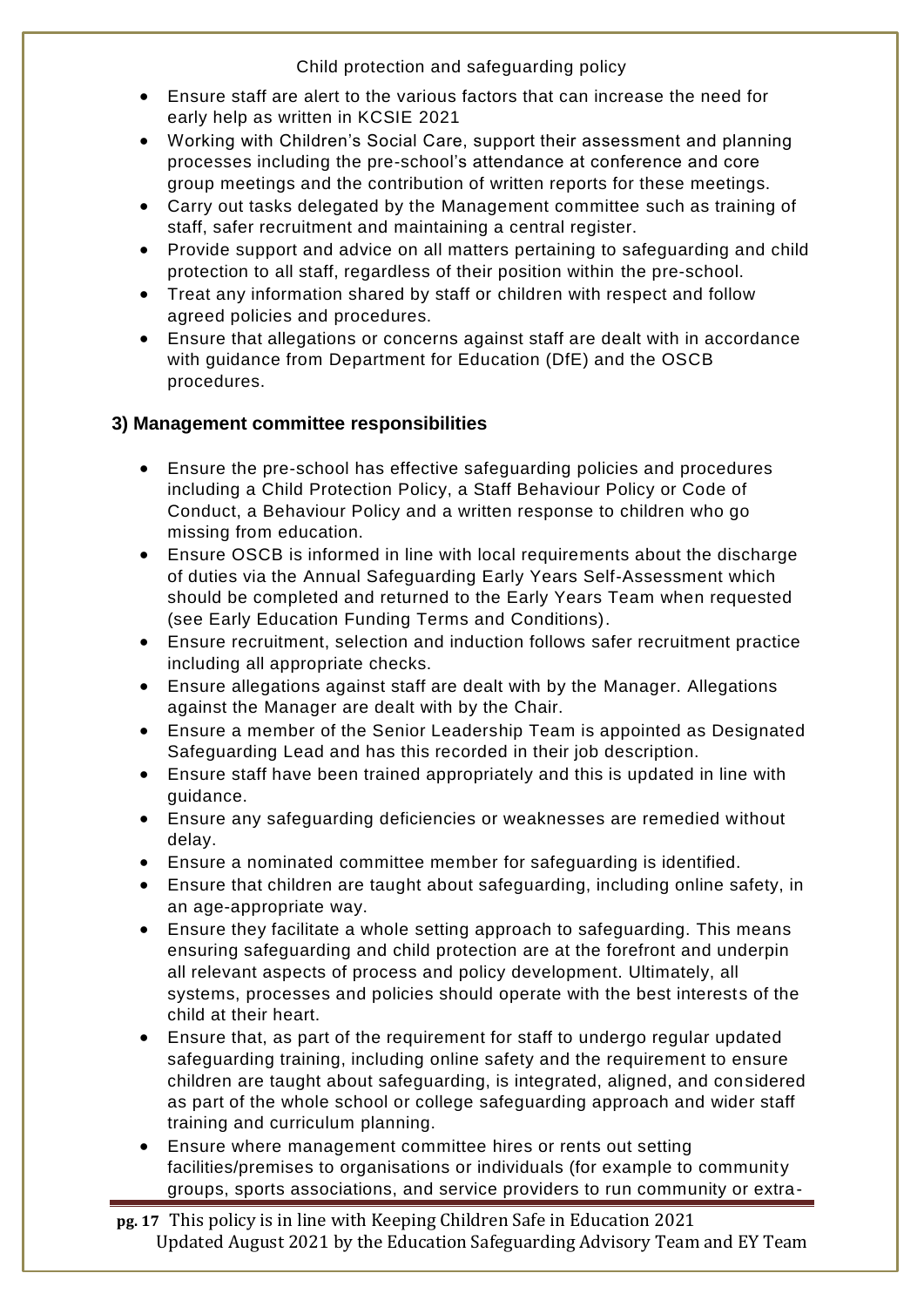curricular activities) they should ensure that appropriate arrangements are in place to keep children safe.

# **4) DSL responsibilities** *(to be read in conjunction with DSL role description in KCSiE)*

In addition to the role of all staff and the senior management team, the DSL will:

- Refer cases to MASH, and the police where appropriate, in a timely manner avoiding any delay that could place the child at more risk.
- Assist the Management committee in fulfilling its safeguarding responsibilities set out in legislation and statutory guidance.
- Attend appropriate training and demonstrate evidence of continuing professional development to carry out the role.
- Ensure every member of staff knows who the DSL and the DDSL are, have an awareness of the DSL role and know how to contact them.
- Ensure all staff and volunteers understand their responsibilities in being alert to the signs of abuse and responsibility for referring any concerns about a child to the DSL and concerns about an adult to the Manager.
- Ensure whole setting training occurs regularly, with at least annual updates so that staff and volunteers can fulfil their responsibilities knowledgeably.
- Ensure any members of staff joining the pre-school outside the agreed training schedule receive induction prior to commencement of their duties.
- Keep records of child protection concerns securely and separately from the main child file and use these records to assess the likelihood of risk.
- Ensure that safeguarding records are transferred accordingly (separate from child files) and in a timely fashion when a child transfers setting.
- Ensure that, where a child transfers setting and is on a child protection plan or is a Child We Care For, their information is passed to the new setting immediately and that the child's social worker is informed. Consideration is given to a transition meeting prior to moving if the case is complex or ongoing.
- Be aware of the training opportunities and information provided by OSCB to ensure staff are aware of the latest local guidance on safeguarding
- Develop, implement and review procedures in the pre-school that enable the identification and reporting of all cases, or suspected cases, of abuse.
- Meet any other expectations set out for DSLs in KCSiE 2021.
- Help promote educational outcomes, understand their academic progress and attainment, and maintain a culture of high aspirations for these children where safeguarding and welfare has been an issue; supporting teaching staff to identify the challenges that children in this group might face and the additional academic support and adjustments that they could make to best support these children.
- Work alongside and liaise with the Three Safeguarding Partners in line with Working together to Safeguard Children and NPCC. [When to call the police](https://www.npcc.police.uk/documents/Children%20and%20Young%20people/When%20to%20call%20the%20police%20guidance%20for%20schools%20and%20colleges.pdf)  [guidance](https://www.npcc.police.uk/documents/Children%20and%20Young%20people/When%20to%20call%20the%20police%20guidance%20for%20schools%20and%20colleges.pdf)

**pg. 18** This policy is in line with Keeping Children Safe in Education 2021 Updated August 2021 by the Education Safeguarding Advisory Team and EY Team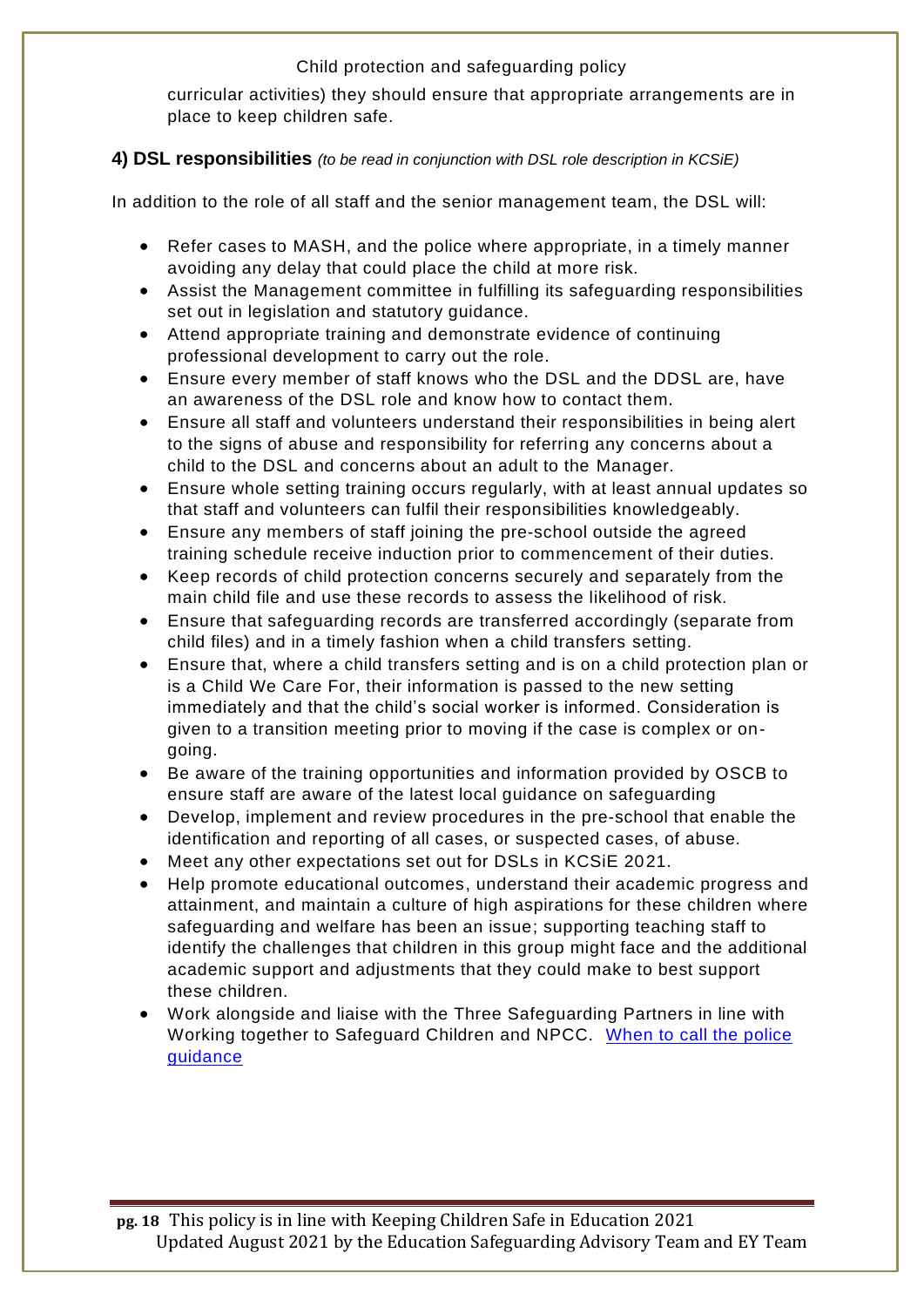# **ANNEX 2**

# **Dealing with disclosures**

#### **All staff should ensure:**

A member of staff who is approached by a child should listen positively and try to reassure them. They cannot promise complete confidentiality and should explain that they may need to pass information to other professionals, to help keep the child or other children safe. The degree of confidentiality should always be governed by the need to protect the child.

Additional consideration needs to be given to children with communication difficulties and for those whose preferred language is not English. It is important to communicate with them in a way that is appropriate to their age, understanding and preference.

All staff should know who the DSL is and who to approach if the DSL is unavailable. Ultimately, all staff have the right to make a referral to the police or social care directly and should do this if, for whatever reason, there are difficulties following the agreed protocol, e.g. they are the only adult on the pre-school premises at the time and have concerns about sending a child home.

## **Guiding principles, the seven R's**

#### **Receive**

- Listen to what is being said, without displaying shock or disbelief
- Accept what is said and take it seriously
- Make a note of what has been said as soon as practicable

#### **Reassure**

- Reassure the child, but only so far as is honest and reliable
- Don't make promises you may not be able to keep e.g. 'I'll stay with you' or 'everything will be alright now' or 'I'll keep this confidential'
- Do reassure e.g. you could say: 'I believe you', 'I am glad you came to me', 'I am sorry this has happened', 'We are going to do something together to get help'

# **Respond**

- Respond to the child only as far as is necessary for you to establish whether you need to refer this matter, but do not interrogate for full details
- Do not ask 'leading' questions i.e. 'did he touch your private parts?' or 'did she hurt you?' Such questions may invalidate your evidence (and the child's) in any later prosecution in court
- Do not ask the child why something has happened.
- Do not criticise the alleged perpetrator; the child may care about him/her, and reconciliation may be possible

**pg. 19** This policy is in line with Keeping Children Safe in Education 2021 Updated August 2021 by the Education Safeguarding Advisory Team and EY Team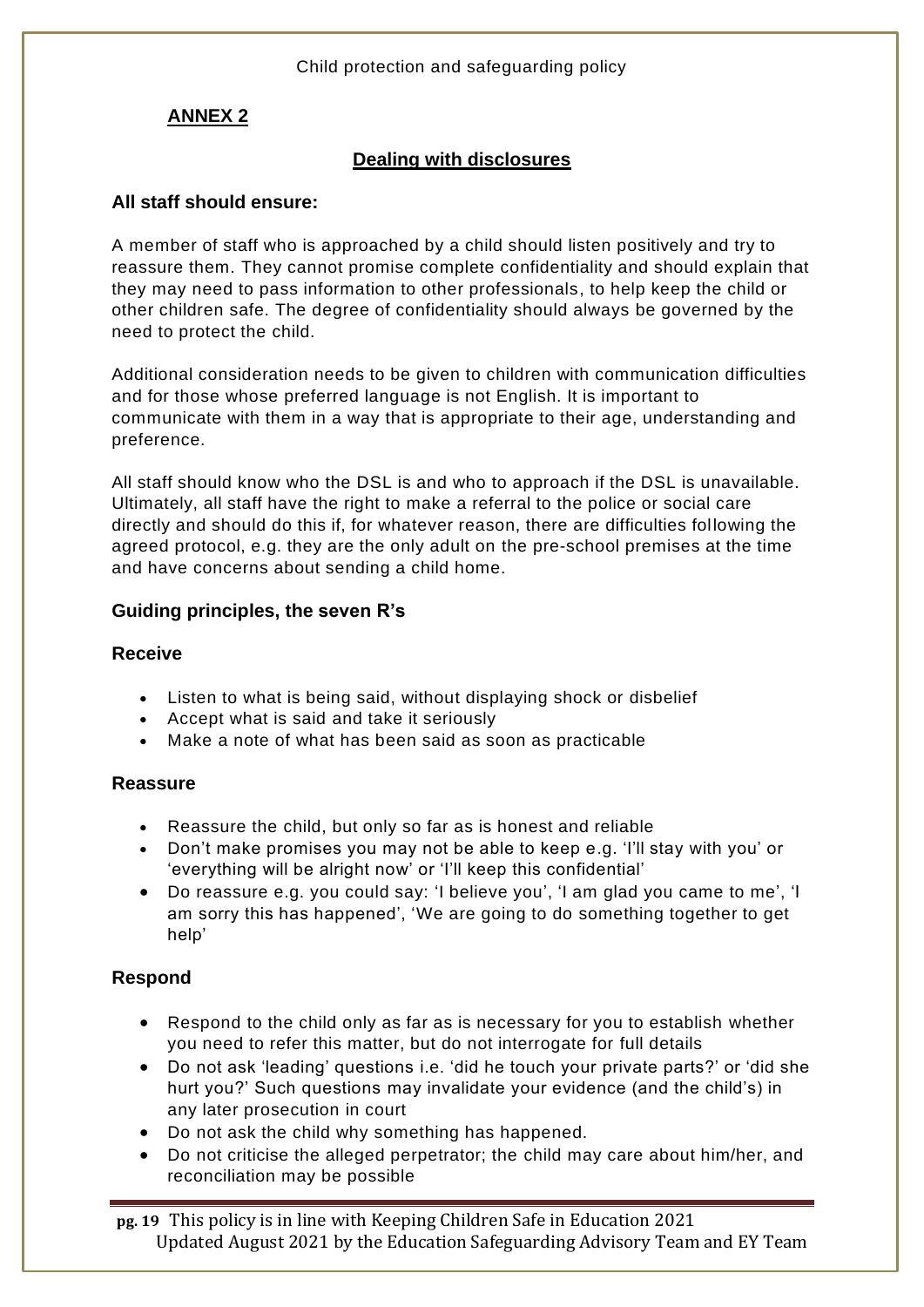• Do not ask the child to repeat it all for another member of staff. Explain what you have to do next and whom you have to talk to. Reassure the child that it will be a senior member of staff

# **Report**

- Share concerns with the DSL as soon as possible
- If you are not able to contact your DSL or the Deputy, and the child is at risk of immediate harm, contact the children's services department directly

# **Record**

- If possible, make some very brief notes at the time, and record them as soon as possible on a record of disclosure form.
- Keep your original notes on file
- Record the date, time, place, persons present and noticeable nonverbal behaviour, and the words used by the child. If the child uses sexual 'pet' words, record the actual words used, rather than translating them into 'proper' words
- Complete a body map to indicate the position of any noticeable bruising
- Record facts and observable things, rather than your 'interpretations' or 'assumptions'

# **Remember**

- Support the child: listen, reassure, and be available
- Complete confidentiality is essential. Share your knowledge only with appropriate professional colleagues
- Try to get some support for yourself if you need it

# **Review processes (led by DSL)**

- Has the action taken provided good outcomes for the child?
- Did the procedure work?
- Were any deficiencies or weaknesses identified in the procedure? Have these been remedied?
- Is further training required?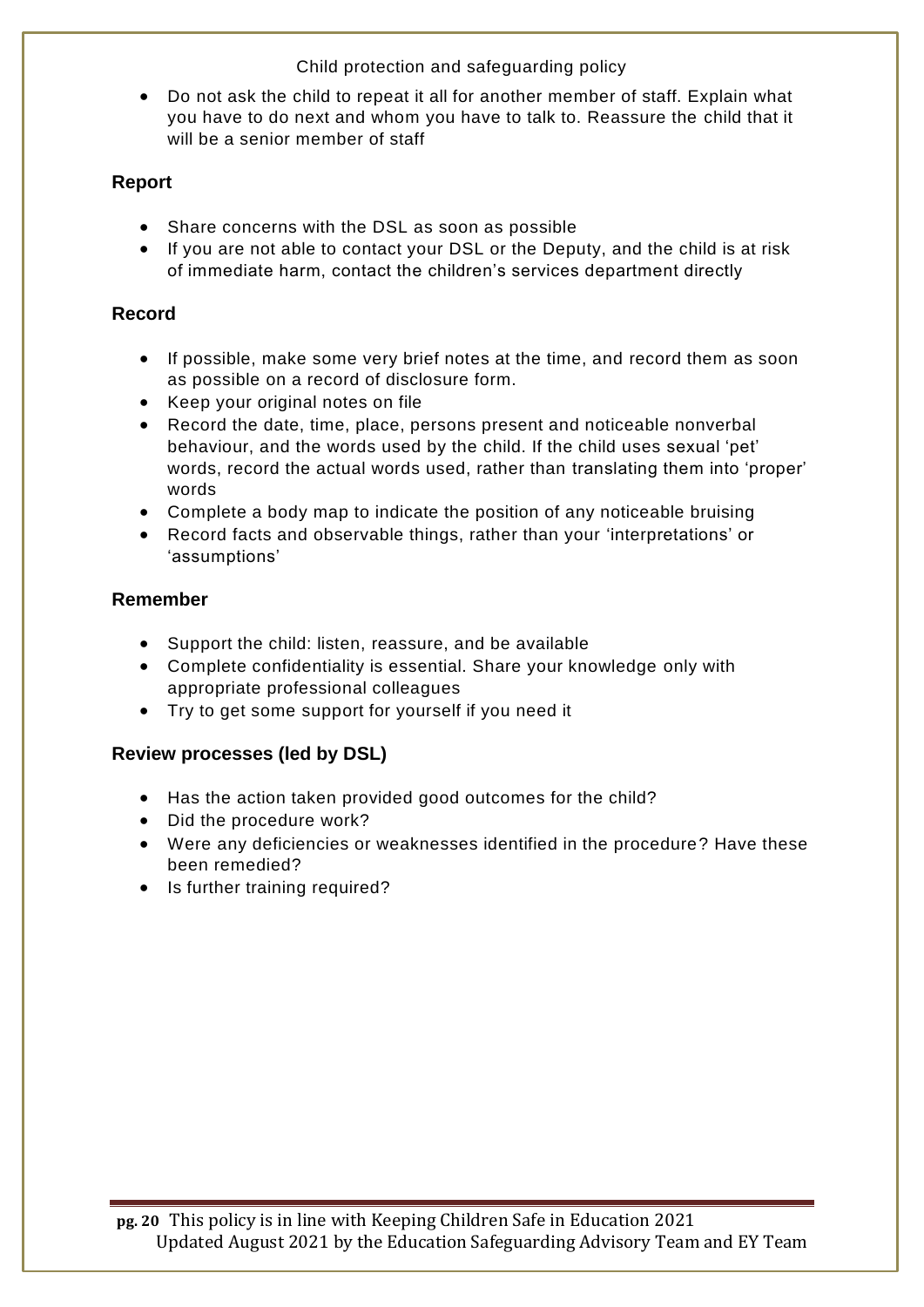# **Annex 3**

# **Abuse and neglect**

Knowing what to look for is vital to the early identification of abuse and neglect. **All** staff should be aware of indicators of abuse and neglect so that they are able to identify cases of children who may be in need of help or protection. If staff are unsure, they should **always** speak to the designated safeguarding lead (or deputy).

**All** setting staff should be aware that abuse, neglect and safeguarding issues are rarely stand-alone events that can be covered by one definition or label. In most cases, multiple issues will overlap with one another.

#### **Definitions and Indicators of abuse and neglect**

**Abuse**: a form of maltreatment of a child. Somebody may abuse or neglect a child by inflicting harm or by failing to act to prevent harm. Children may be abused in a family or in an institutional or community setting by those known to them or, more rarely, by others. Abuse can take place wholly online, or technology may be used to facilitate offline abuse. Children may be abused by an adult or adults or by another child or children.

**Physical abuse**: a form of abuse which may involve hitting, shaking, throwing, poisoning, burning or scalding, drowning, suffocating, or otherwise causing physical harm to a child. Physical harm may also be caused when a parent or carer fabricates the symptoms of, or deliberately induces, illness in a child.

#### **Indicators of physical abuse / factors that should increase concern**

- Multiple bruising or bruises and scratches (especially on the head and face)
- Clusters of bruises e.g., fingertip bruising (caused by being grasped)
- Bruises around the neck and behind the ears the most common abusive injuries are to the head
- Bruises on the back, chest, buttocks, or on the inside of the thighs
- Marks indicating injury by an instrument e.g., linear bruising (stick), parallel bruising (belt), marks of a buckle
- Bite marks
- Deliberate burning may also be indicated by the pattern of an instrument or object – e.g., electric fire, cooker, cigarette
- Scalds with upward splash marks or *tide marks*
- Untreated injuries
- Recurrent injuries or burns
- Bald patches.

**In the social context of the pre-school, it is normal to ask about a noticeable injury. The response to such an enquiry is generally light-hearted and detailed. So, most of all, concern should be increased when:** 

- the explanation given does not match the injury
- the explanation uses words or phrases that do not match the vocabulary of the child (adult words)

**pg. 21** This policy is in line with Keeping Children Safe in Education 2021 Updated August 2021 by the Education Safeguarding Advisory Team and EY Team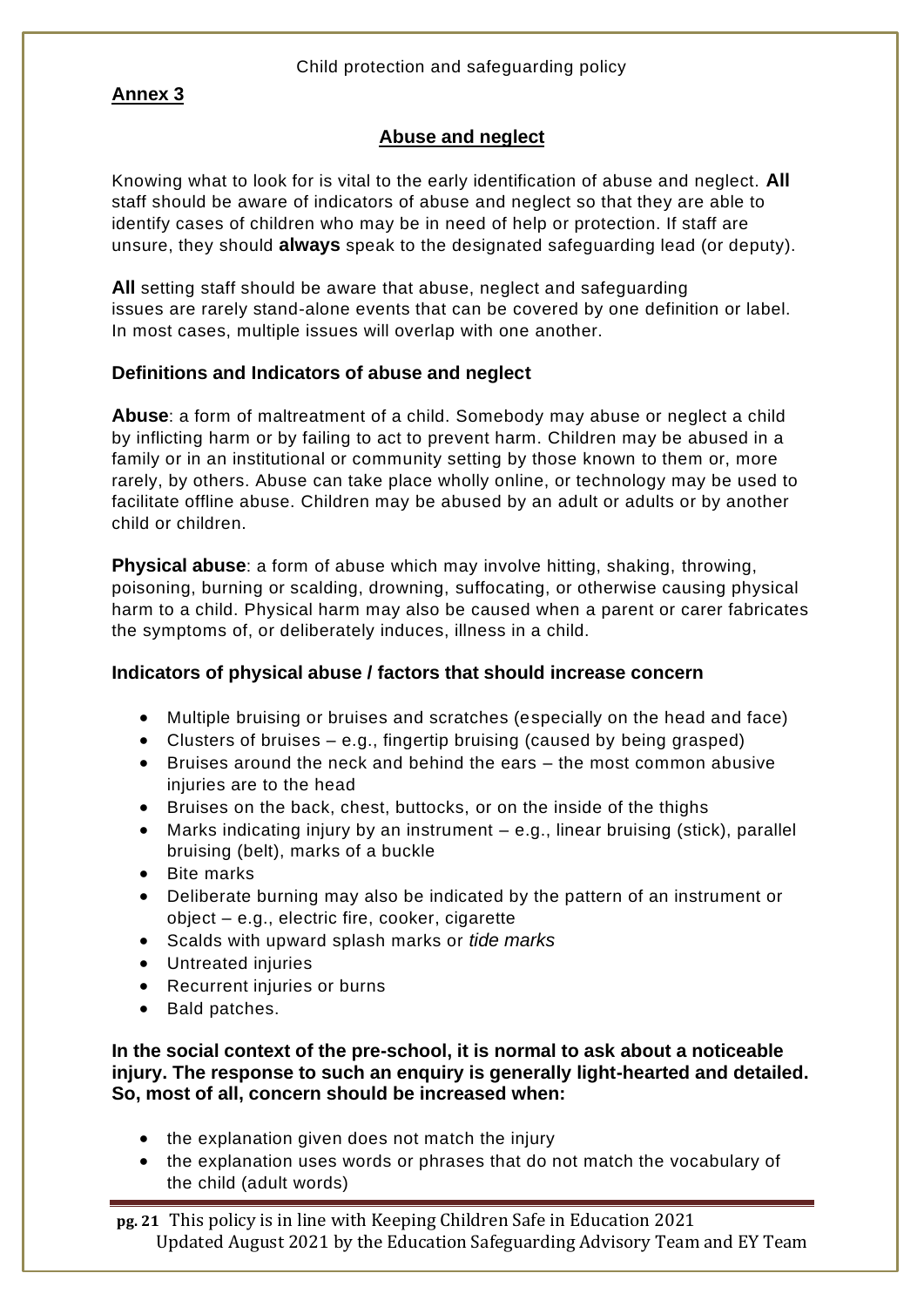- no explanation is forthcoming
- the child (or the parent/carer) is secretive or evasive
- the injury is accompanied by allegations of abuse or assault

# **You should be concerned if the child or young person:**

- is reluctant to have parents/carers contacted
- runs away or shows fear of going home
- is aggressive towards themselves or others
- flinches when approached or touched
- is reluctant to undress to change clothing for sport
- wears long sleeves during hot weather
- is unnaturally compliant in the presence of parents/carers.
- has a fear of medical help or attention
- admits to a punishment that appears excessive.

Link to OSCB guidance on physical abuse [https://www.oscb.org.uk/safeguarding](https://www.oscb.org.uk/safeguarding-themes/physical-abuse/)[themes/physical-abuse/](https://www.oscb.org.uk/safeguarding-themes/physical-abuse/)

**Emotional abuse**: the persistent emotional maltreatment of a child such as to cause severe and adverse effects on the child's emotional development. It may involve conveying to a child that they are worthless or unloved, inadequate, or valued only insofar as they meet the needs of another person. It may include not giving the child opportunities to express their views, deliberately silencing them or 'making fun' of what they say or how they communicate. It may feature age or developmentally inappropriate expectations being imposed on children. These may include interactions that are beyond a child's developmental capability as well as overprotection and limitation of exploration and learning or preventing the child from participating in normal social interaction. It may involve seeing or hearing the illtreatment of another. It may involve serious bullying (including cyberbullying), causing children frequently to feel frightened or in danger, or the exploitation or corruption of children. Some level of emotional abuse is involved in all types of maltreatment of a child, although it may occur alone.

#### **Indicators of emotional abuse**

#### **Developmental issues**

- Delays in physical, mental, and emotional development
- Poor setting performance
- Speech disorders, particularly sudden disorders or changes.

#### **Behaviour**

- Acceptance of punishment which appears excessive
- Over-reaction to mistakes
- Continual self-deprecation (I'm stupid, ugly, worthless etc)
- Neurotic behaviour (such as rocking, hair-twisting, thumb-sucking)
- Self-mutilation
- Suicide attempts
- Drug/solvent abuse
- Running away
- Compulsive stealing, scavenging

**pg. 22** This policy is in line with Keeping Children Safe in Education 2021 Updated August 2021 by the Education Safeguarding Advisory Team and EY Team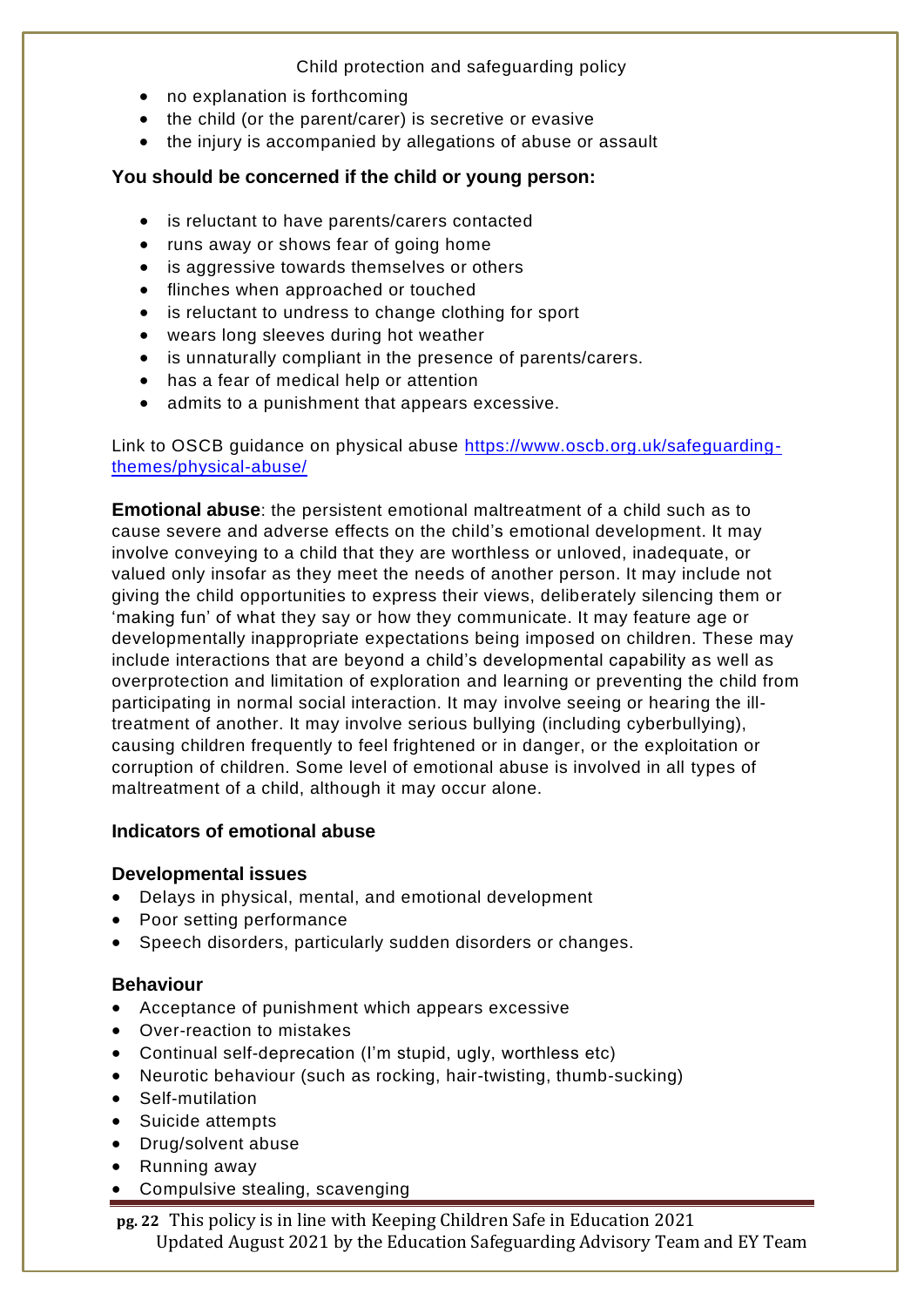- Acting out
- Poor trust in significant adults
- Regressive behaviour e.g., wetting
- Eating disorders
- Destructive tendencies
- Neurotic behaviour
- Arriving early at setting, leaving late

#### **Social issues**

- Withdrawal from physical contact
- Withdrawal from social interaction
- Over-compliant behaviour
- Insecure, clinging behaviour
- Poor social relationships

# **Emotional responses**

- Extreme fear of new situations
- Inappropriate emotional responses to painful situations ("I deserve this")
- Fear of parents being contacted
- Self-disgust
- Low self-esteem
- Unusually fearful with adults
- Lack of concentration, restlessness, aimlessness
- Extremes of passivity or aggression

Most harm is produced in *low warmth, high criticism* homes, not from single incidents.

Emotional abuse is difficult to define, identify/recognise and/or prove. Emotional abuse is chronic and cumulative and has a long-term impact.

It is sometimes possible to spot emotionally abusive behavior from parents and carers to their children, by the way that the adults are speaking to, or behaving towards children. An appropriate challenge or intervention could affect positive change and prevent more intensive work being carried out later on.

Link to OSCB guidance on emotional abuse [https://www.oscb.org.uk/safeguarding](https://www.oscb.org.uk/safeguarding-themes/emotional-abuse/)[themes/emotional-abuse/](https://www.oscb.org.uk/safeguarding-themes/emotional-abuse/)

Link to OSCB guidance on Domestic Abuse [https://www.oscb.org.uk/safeguarding](https://www.oscb.org.uk/safeguarding-themes/domestic-abuse/)[themes/domestic-abuse/](https://www.oscb.org.uk/safeguarding-themes/domestic-abuse/)

**Sexual abuse**: involves forcing or enticing a child or young person to take part in sexual activities, not necessarily involving a high level of violence, whether or not the child is aware of what is happening. The activities may involve physical contact, including assault by penetration (for example rape or oral sex) or non-penetrative acts such as masturbation, kissing, rubbing and touching outside of clothing. They may also include non-contact activities, such as involving children in looking at, or in the production of, sexual images, watching sexual activities, encouraging children to behave in sexually inappropriate ways, or grooming a child in preparation for abuse. Sexual abuse can take place online, and technology can be used to facilitate offline abuse. Sexual abuse is not solely perpetrated by adult males. Women can also

**pg. 23** This policy is in line with Keeping Children Safe in Education 2021 Updated August 2021 by the Education Safeguarding Advisory Team and EY Team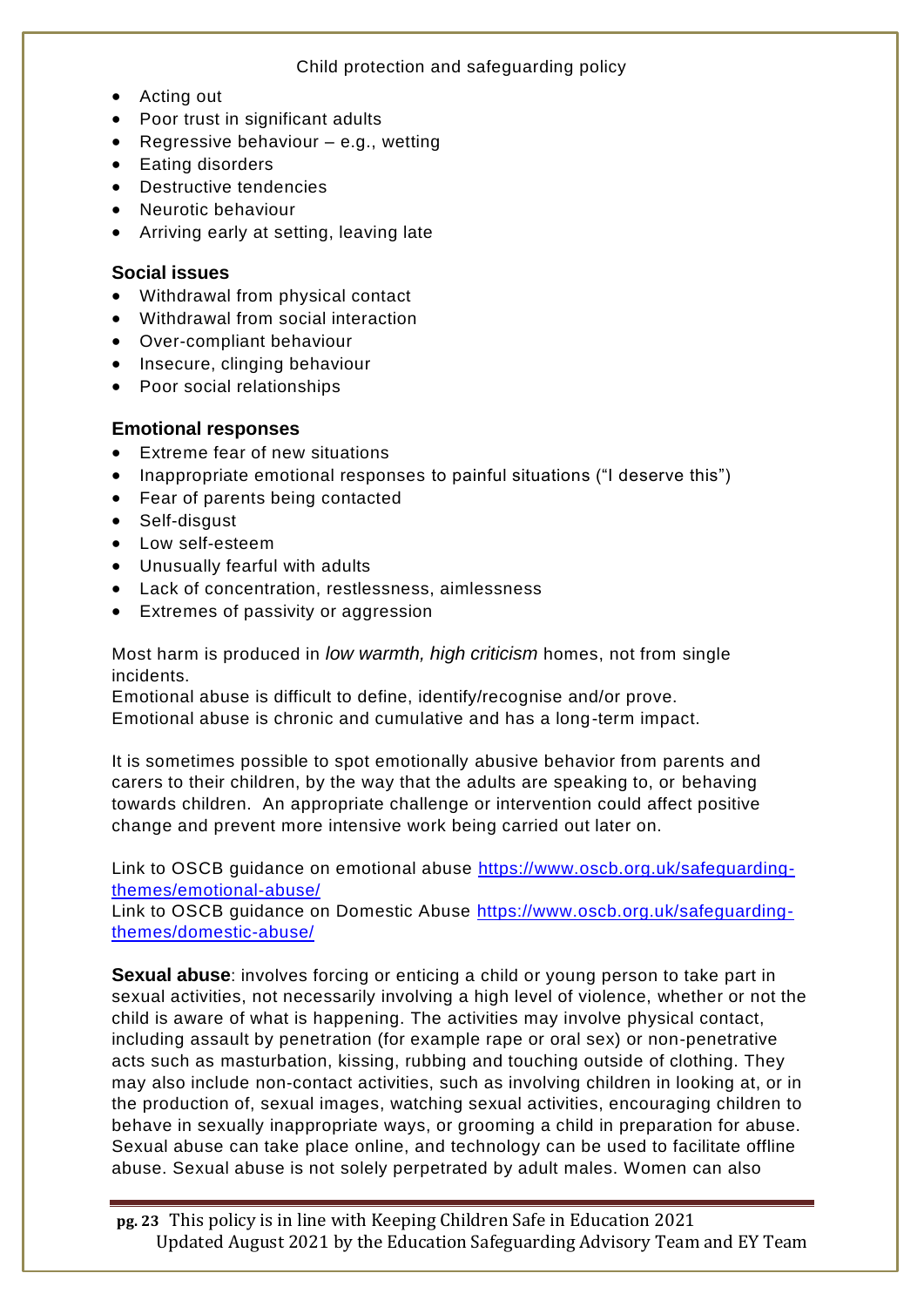commit acts of sexual abuse, as can other children. The sexual abuse of children by other children is a specific safeguarding issue in education see ANNEX 4.

# **Characteristics of child sexual abuse:**

- it is often planned and systematic people do not sexually abuse children by accident, though sexual abuse can be opportunistic
- grooming the child people who abuse children take care to choose a vulnerable child and often spend time making them dependent
- grooming the child's environment abusers try to ensure that potential adult protectors (parents and other carers especially) are not suspicious of their motives.

Most people who sexually abuse children are men, but some women sexually abuse too.

## **Indicators of sexual abuse**

## **Physical observations**

- Damage to genitalia, anus or mouth
- Sexually transmitted diseases
- Unexpected pregnancy, especially in very young girls
- Soreness in genital area, anus or mouth and other medical problems such as chronic itching
- Unexplained recurrent urinary tract infections and discharges or abdominal pain

#### **Behavioural observations**

- Sexual knowledge inappropriate for age
- Sexualised behaviour or affection inappropriate for age
- Sexually provocative behaviour/promiscuity
- Hinting at sexual activity Inexplicable decline in setting performance
- Depression or other sudden apparent changes in personality as becoming insecure or clinging
- Lack of concentration, restlessness, aimlessness
- Socially isolated or withdrawn
- Overly compliant behaviour
- Acting out, aggressive behaviour
- Poor trust or fear concerning significant adults
- Regressive behaviour,
- Onset of wetting, by day or night; nightmares
- Onset of insecure, clinging behaviour
- Arriving early at setting, leaving late, running away from home
- Suicide attempts, self-mutilation, self-disgust
- Suddenly drawing sexually explicit pictures
- Eating disorders or sudden loss of appetite or compulsive eating
- Regressing to younger behaviour patterns such as thumb sucking or bringing out discarded cuddly toys
- Become worried about clothing being removed

**pg. 24** This policy is in line with Keeping Children Safe in Education 2021 Updated August 2021 by the Education Safeguarding Advisory Team and EY Team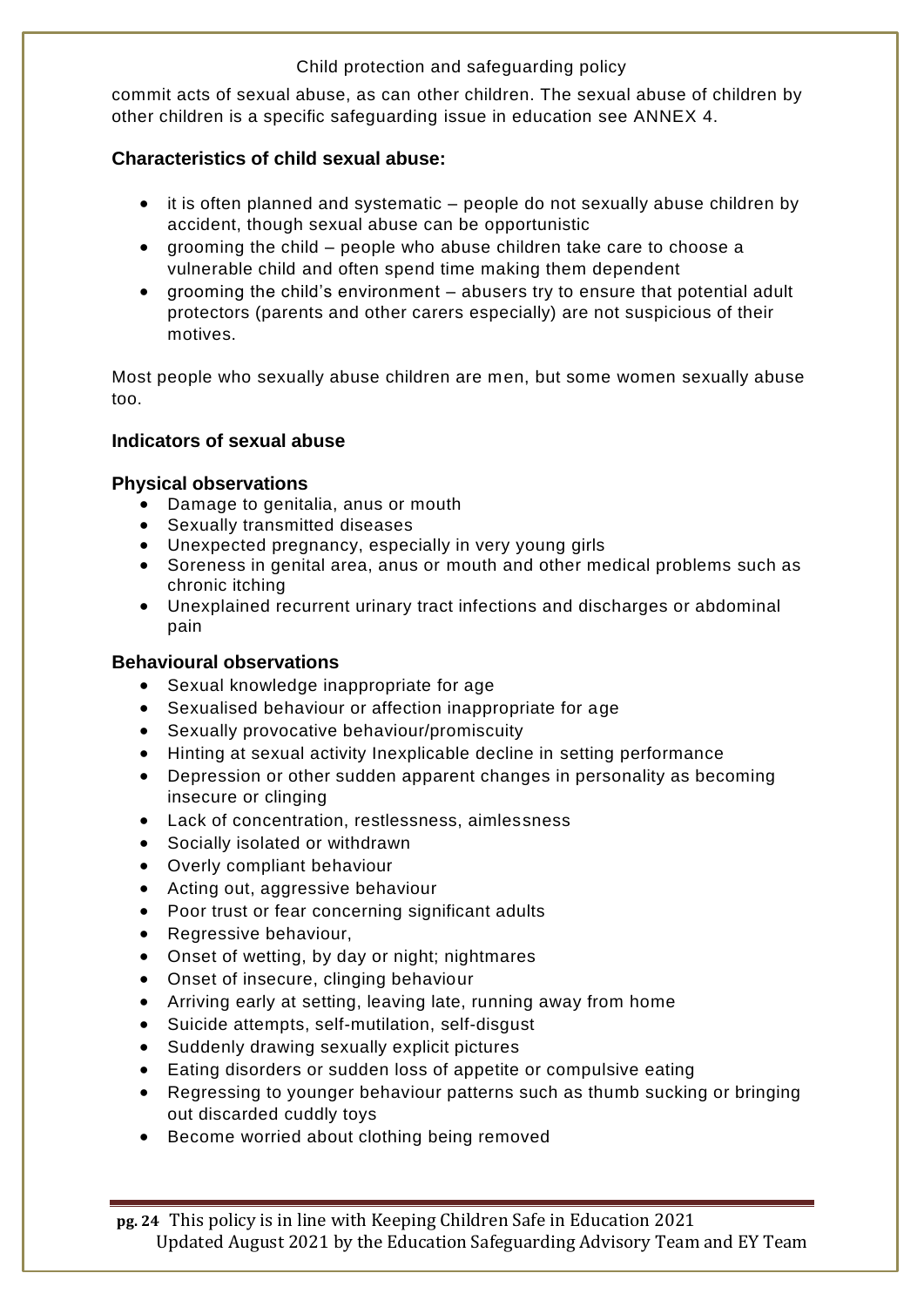Link to OSCB guidance on sexual abuse [https://www.oscb.org.uk/safeguarding](https://www.oscb.org.uk/safeguarding-themes/sexual-abuse/)[themes/sexual-abuse/](https://www.oscb.org.uk/safeguarding-themes/sexual-abuse/)

## **Neglect**:

The persistent failure to meet a child's basic physical and/or psychological needs, likely to result in the serious impairment of the child's health or development. Neglect may occur during pregnancy, for example, as a result of maternal substance abuse. Once a child is born, neglect may involve a parent or carer failing to: provide adequate food, clothing and shelter (including exclusion from home or abandonment); protect a child from physical and emotional harm or danger; ensure adequate supervision (including the use of inadequate caregivers); or ensure access to appropriate medical care or treatment. It may also include neglect of, or unresponsiveness to, a child's basic emotional needs.

## **NSPCC research has highlighted the following examples of the neglect of children under 12:**

- frequently going hungry
- frequently having to go to setting in dirty clothes
- regularly having to look after themselves because of parents being away or having problems such as drug or alcohol misuse
- being abandoned or deserted
- living at home in dangerous physical conditions
- not being taken to the doctor when ill
- not receiving dental care.

Neglect is a difficult form of abuse to recognise and is often seen as less serious than other categories. It is, however, very damaging: children who are neglected often develop more slowly than others and may find it hard to make friends and fit in with their peer group.

Neglect is often noticed at a stage when it does not pose a risk to the child. The duty to safeguard and promote the welfare of children (*What to do if You're Worried a Child is Being Abused* DfE 2015) would suggest that an appropriate intervention or conversation at this early stage can address the issue and prevent a child continuing to suffer until it reaches a point when they are at risk of harm or in significant need.

Link to the OSCBB guidance on Neglect: [http://www.oscb.org.uk/safeguarding](http://www.oscb.org.uk/safeguarding-themes/neglect/)[themes/neglect/](http://www.oscb.org.uk/safeguarding-themes/neglect/) the OSCB have also created a neglect toolkit: [https://www.oscb.org.uk/wp-content/uploads/2019/07/Child-care-and-development](https://www.oscb.org.uk/wp-content/uploads/2019/07/Child-care-and-development-checklist-neglect-toolkit-2019-update.docx)[checklist-neglect-toolkit-2019-update.docx](https://www.oscb.org.uk/wp-content/uploads/2019/07/Child-care-and-development-checklist-neglect-toolkit-2019-update.docx)

Neglect is often linked to other forms of abuse, so any concerns setting staff have should at least be discussed with the DSL.

# **Indicators of neglect**

The following is a summary of some of the indicators that may suggest a child is being abused or is at risk of harm. It is important to recognise that indicators alone cannot confirm whether a child is being abused. Each child should be seen in the context of their family and wider community and a proper assessment carried out by

**pg. 25** This policy is in line with Keeping Children Safe in Education 2021 Updated August 2021 by the Education Safeguarding Advisory Team and EY Team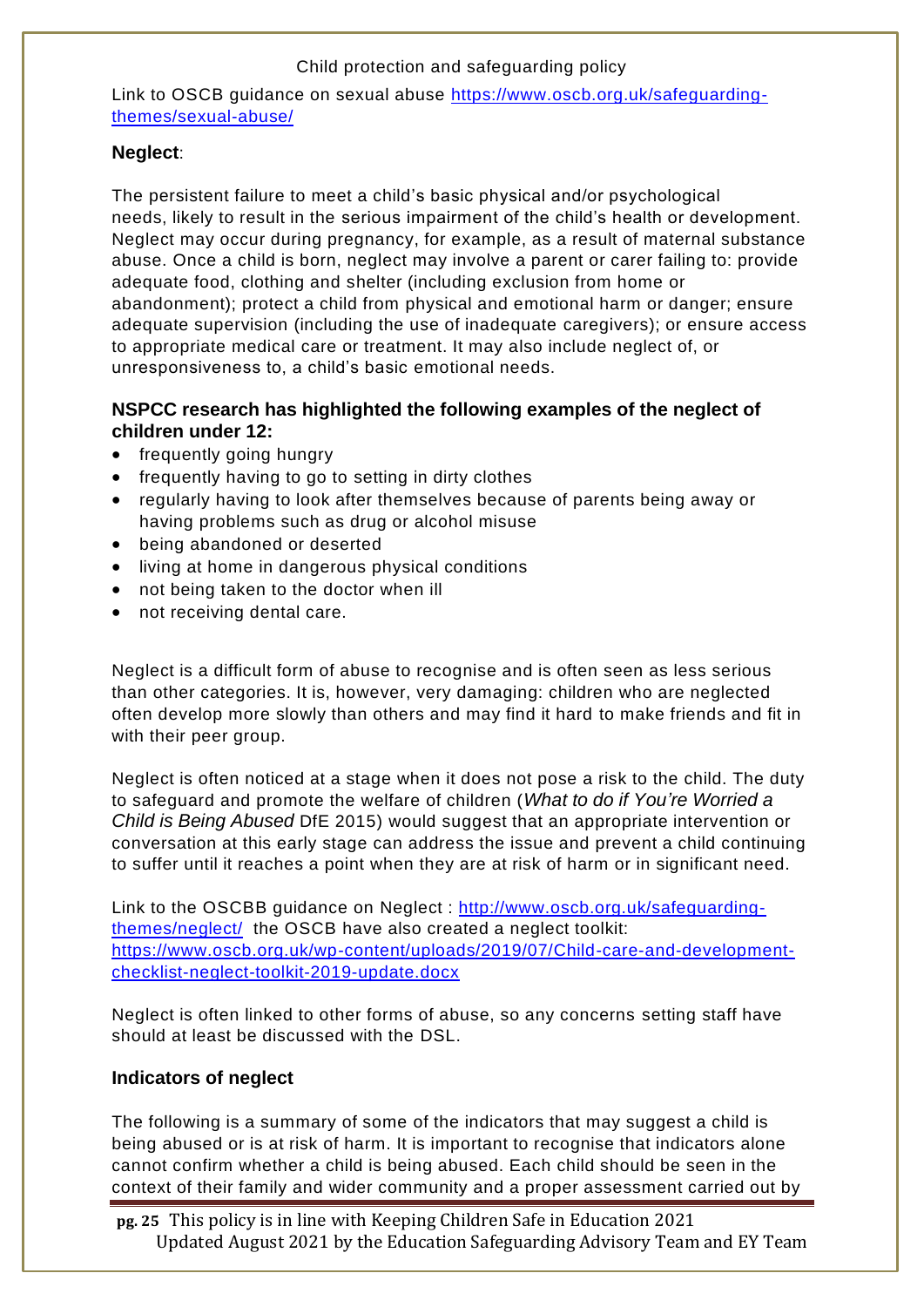appropriate persons. What is important to keep in mind is that if you feel unsure or concerned, do something about it. Don't keep it to yourself. The OSCB neglect toolkit provides a more detailed list of indicators of neglect and is available to all staff

# **Physical indicators of neglect**

- Constant hunger and stealing food
- Poor personal hygiene unkempt, dirty, or smelly
- Underweight
- Dress unsuitable for weather
- Poor state of clothing
- Illness or injury untreated

## **Behavioural indicators of neglect**

- Constant tiredness
- Frequent absence from setting or lateness
- Missing medical appointments
- Isolated among peers
- Frequently unsupervised
- Stealing or scavenging, especially food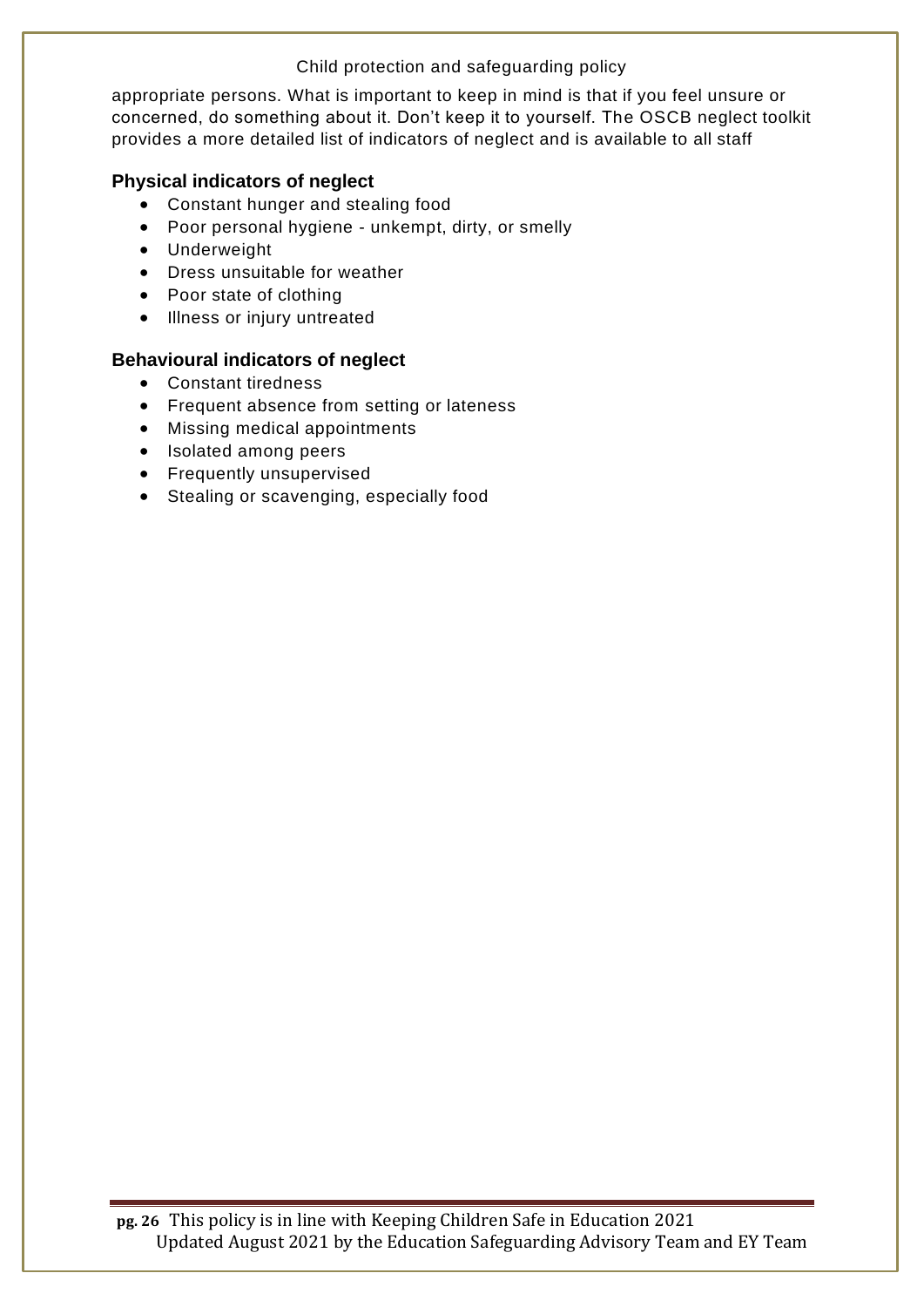# **ANNEX 4**

## **Peer on peer abuse**

**All** staff should be aware that children can abuse other children (often referred to as peer-on-peer abuse). This is most likely to include, but may not be limited to:

- bullying (including cyberbullying)
- physical abuse such as hitting, kicking, shaking, biting, hair pulling, or otherwise
- causing physical harm
- sexual violence, such as rape, assault by penetration and sexual assault
- sexual harassment, such as sexual comments, remarks, jokes and online sexual harassment, which may be stand-alone or part of a broader pattern of abuse
- up skirting, which typically involves taking a picture under a person's clothing without them knowing, with the intention of viewing their genitals or buttocks to obtain sexual gratification, or cause the victim humiliation, distress or alarm
- sexting (also known as youth produced sexual imagery); and
- initiation/hazing type violence and rituals.

**All** staff should be clear as to the pre-school's policy and procedures with regards to peer-on-peer abuse. Our setting uses the OCC Peer on peer guidance.

## **Sexual violence and sexual harassment between children**

Our setting follows the DFE policy on sexual violence and sexual harassment between children in settings and colleges. [https://www.gov.uk/government/publications/sexual-violence-and-sexual](https://www.gov.uk/government/publications/sexual-violence-and-sexual-harassment-between-children-in-schools-and-colleges)[harassment-between-children-in-settings-and-colleges](https://www.gov.uk/government/publications/sexual-violence-and-sexual-harassment-between-children-in-schools-and-colleges)

Sexual violence and sexual harassment can occur between two children of any age and sex. It can also occur through a group of children sexually assaulting or sexually harassing a single child or group of children.

Children who are victims of sexual violence and sexual harassment will likely find the experience stressful and distressing. This will, in all likelihood, adversely affect their educational attainment as well as their emotional well-being. Sexual violence and sexual harassment exist on a continuum and may overlap; they can occur online and offline (both physically and verbally) and are never acceptable. It is important that all victims are taken seriously and offered appropriate support.

Reports of sexual violence and sexual harassment are extremely complex to manage. It is essential that victims are protected, offered appropriate support and every effort is made to ensure their education is not disrupted. It is also important that other children, adult students and setting and college staff are supported and protected as appropriate.

[How to tell if a child's sexual behaviour is age appropriate -](https://www.stopitnow.org.uk/concerned-about-a-child-or-young-persons-sexual-behaviour/how-to-tell-if-a-childs-sexual-behaviour-is-age-appropriate/) Stop It Now [Preventing harmful sexual behaviour in children -](https://www.stopitnow.org.uk/concerned-about-a-child-or-young-persons-sexual-behaviour/preventing-harmful-sexual-behaviour/) Stop It Now

**pg. 27** This policy is in line with Keeping Children Safe in Education 2021 Updated August 2021 by the Education Safeguarding Advisory Team and EY Team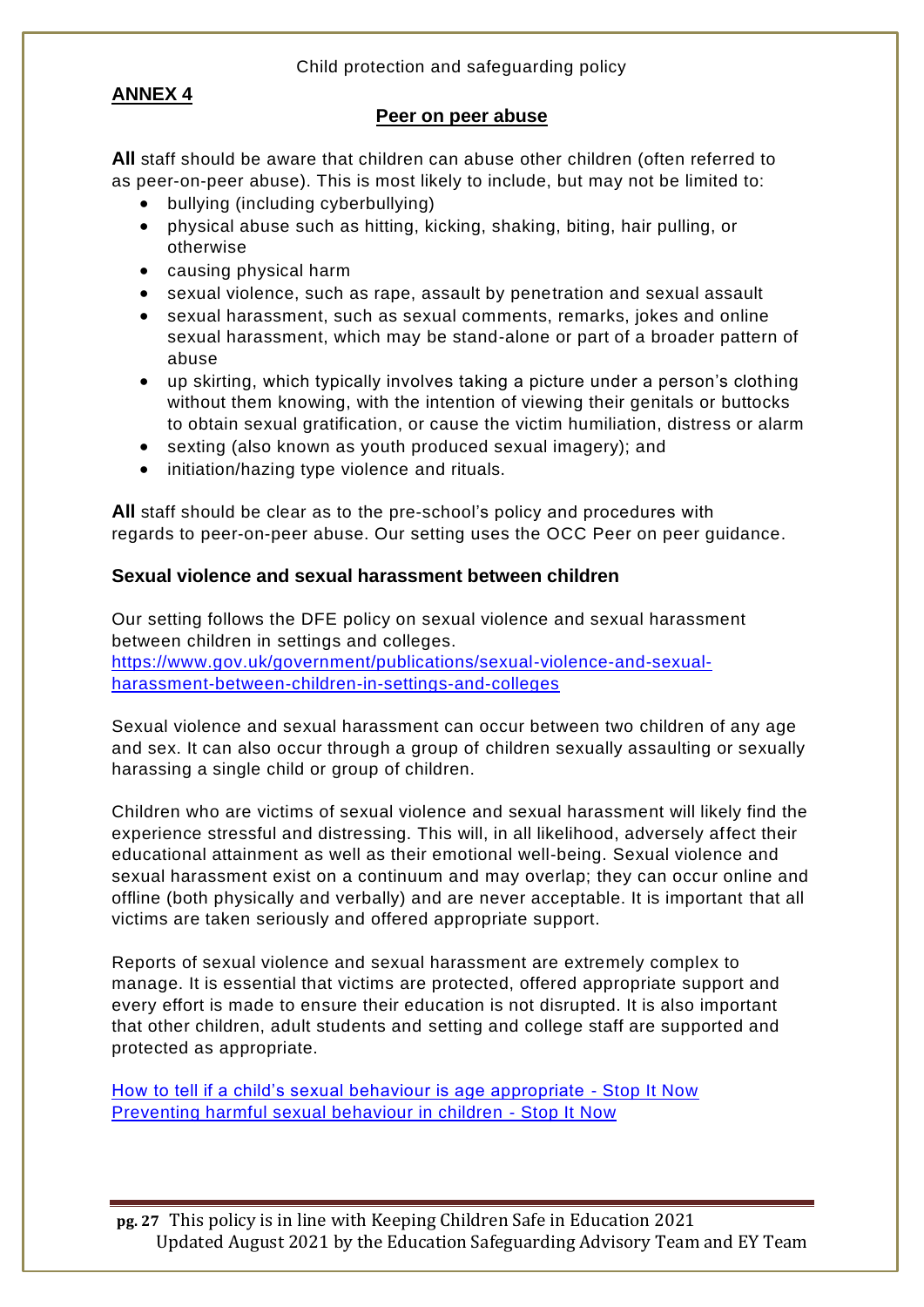# **ANNEX 5**

# **Online Safety**

If settings choose to integrate online safety within the child protection policy (and not have a separate policy) then Governing bodies and proprietors will need to ensure that there is sufficient depth of information provided within this section.

- It is recognised by **Little Pippins** that the use of technology presents challenges and risks to children and adults both inside and outside of setting.
- The DSL has overall responsibility for online safeguarding within the preschool.
- **Little Pippins** identifies that the issues can be broadly categorised into three areas of risk:
	- o **content:** being exposed to illegal, inappropriate or harmful material
	- o **contact:** being subjected to harmful online interaction with other users
	- o **conduct:** personal online behaviour that increases the likelihood of, or causes, harm.
- The DSL and leadership team have read annex C regarding Online Safety within 'Keeping Children Safe in Education' 2021 and Safeguarding children [and protecting professionals in early years settings: online safety](https://www.gov.uk/government/publications/safeguarding-children-and-protecting-professionals-in-early-years-settings-online-safety-considerations/safeguarding-children-and-protecting-professionals-in-early-years-settings-online-safety-considerations-for-managers?utm_campaign=874874_Safeguarding%20children%20and%20protecting%20professionals%20in%20early%20years%20settings%3A%20online%20safety%20considerations&utm_medium=email&utm_source=dotmailer&dm_i=3WYE,IR22,4VYPRG,20WL7,1)  [considerations for managers -](https://www.gov.uk/government/publications/safeguarding-children-and-protecting-professionals-in-early-years-settings-online-safety-considerations/safeguarding-children-and-protecting-professionals-in-early-years-settings-online-safety-considerations-for-managers?utm_campaign=874874_Safeguarding%20children%20and%20protecting%20professionals%20in%20early%20years%20settings%3A%20online%20safety%20considerations&utm_medium=email&utm_source=dotmailer&dm_i=3WYE,IR22,4VYPRG,20WL7,1) GOV.UK (www.gov.uk).
- **Little Pippins** recognises the specific risks that can be posed by mobile phones and cameras and in accordance with KCSIE 2021 and EYFS 2021 has appropriate policies in place that are shared and understood by all members of the pre-school community. Further information reading the specific approaches relating to this can be found in the pre-schools **Online Safety Policy, Acceptable Use Policy and Image Use Policy** which can be found in office and on our website
- **Little Pippins** will ensure that appropriate filtering and monitoring systems are in place when children and staff access setting systems and internet provision.
- **Little Pippins** acknowledges that whilst filtering and monitoring is an important part of settings online safety responsibilities, it is only one part of our approach to online safety. Childs and adults may have access to systems external to the pre-school control such as mobile phones and other internet enabled devices and technology and where concerns are identified appropriate action will be taken.
- **Little Pippins** acknowledge where children are being asked to learn online parents have been provided with information of how to do this safely
- **Little Pippins** will ensure a comprehensive whole setting curriculum response is in place to enable all children to learn about and manage online risks effectively and will support parents and the wider setting community (including all members of staff) to become aware and alert to the need to keep children safe online.

**pg. 28** This policy is in line with Keeping Children Safe in Education 2021 Updated August 2021 by the Education Safeguarding Advisory Team and EY Team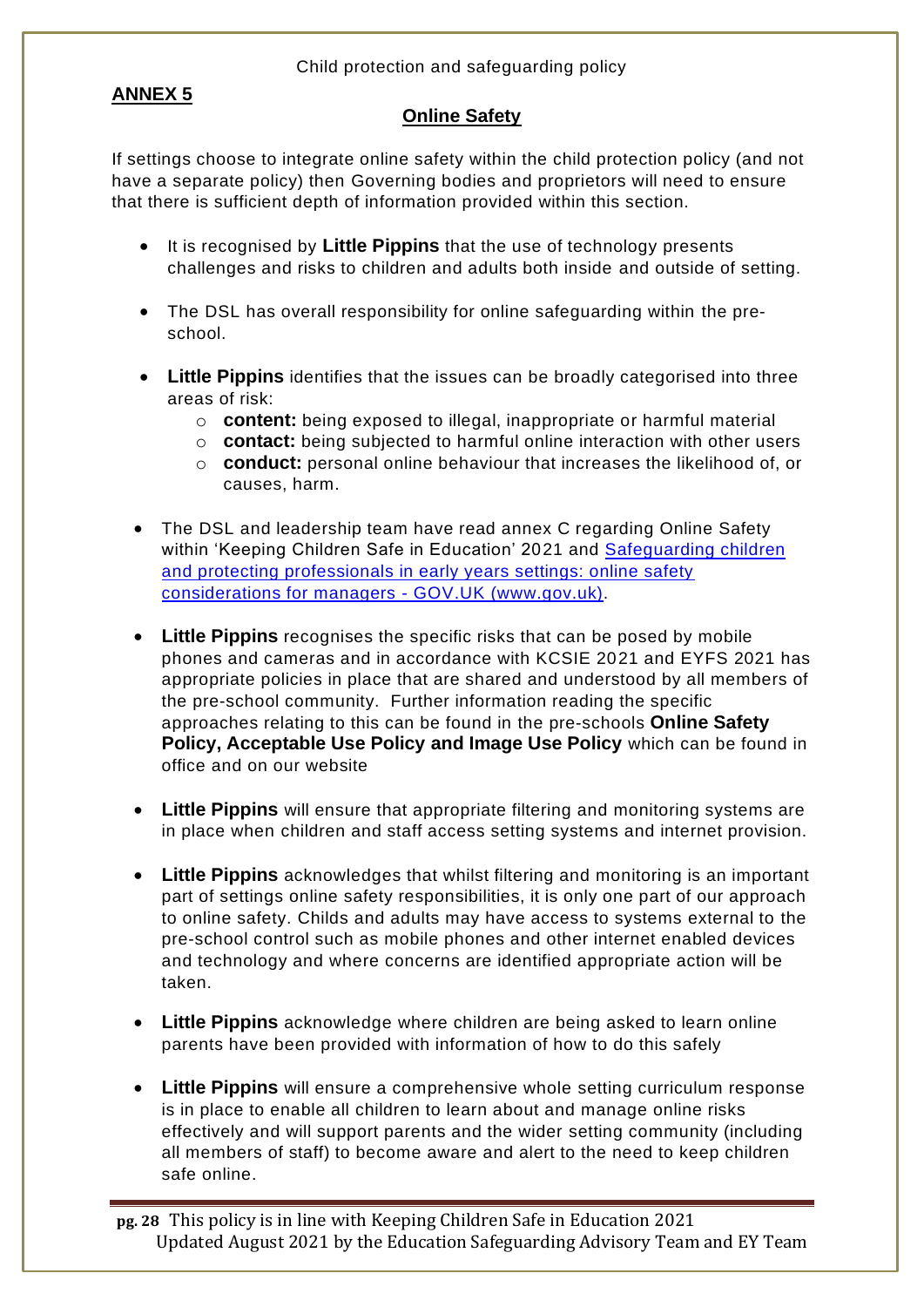# **ANNEX 6**

# **Safeguarding issues**

**All** staff should have an awareness of safeguarding issues that can put children at risk of harm. Behaviours linked to issues such as drug taking, alcohol abuse, deliberately missing education, and sexting (also known as youth produced sexual imagery) put children in danger.

#### **Mental Health**

Within Little Pippins, we aim to promote positive mental health and wellbeing for our whole community (children, staff, parents, and carers), and recognise how important mental health and emotional wellbeing is to our lives, in just the same way as physical health. We recognise that children and young people's mental health is a crucial factor in their overall wellbeing and can affect their learning and achievement. All children and young people will have varying mental health during their school career. However, some face significant life events which can seriously impact their emotional wellbeing and can include mental illness.

Settings can be a place for all children to experience a nurturing and supportive environment that has the potential to develop self-esteem and give positive experiences for overcoming adversity and building resilience.

Settings are also a place of respite from difficult home lives and offers, positive role models and relationships, which are critical in promoting the wellbeing of all children.

A role of setting is to ensure that children can manage times of change and stress, and that they are supported to reach their potential or access help when they need it.

All staff should also be aware that mental health problems can, in some cases, be an indicator that a child has suffered or is at risk of suffering abuse, neglect or exploitation.

Only appropriately trained professionals should attempt to make a diagnosis of a mental health problem. Staff, however, are well placed to observe children day-today and identify those whose behaviour suggests that they may be experiencing a mental health problem or be at risk of developing one.

Where children have suffered abuse and neglect, or other potentially traumatic adverse childhood experiences, this can have a lasting impact throughout childhood, adolescence and into adulthood. It is key that staff are aware of how these children's experiences, can impact on their mental health, behaviour, and education. If staff have a mental health concern about a child that is also a safeguarding concern, immediate action should be taken, following their child protection policy, and speaking to the designated safeguarding lead or a deputy.

#### **Serious violence**

All staff should be aware of indicators, which may signal that children are at risk from, or are involved with serious violent crime. These may include increased absence from setting, a change in friendships or relationships with older individuals or groups, a significant decline in performance, signs of self-harm or a significant

**pg. 29** This policy is in line with Keeping Children Safe in Education 2021 Updated August 2021 by the Education Safeguarding Advisory Team and EY Team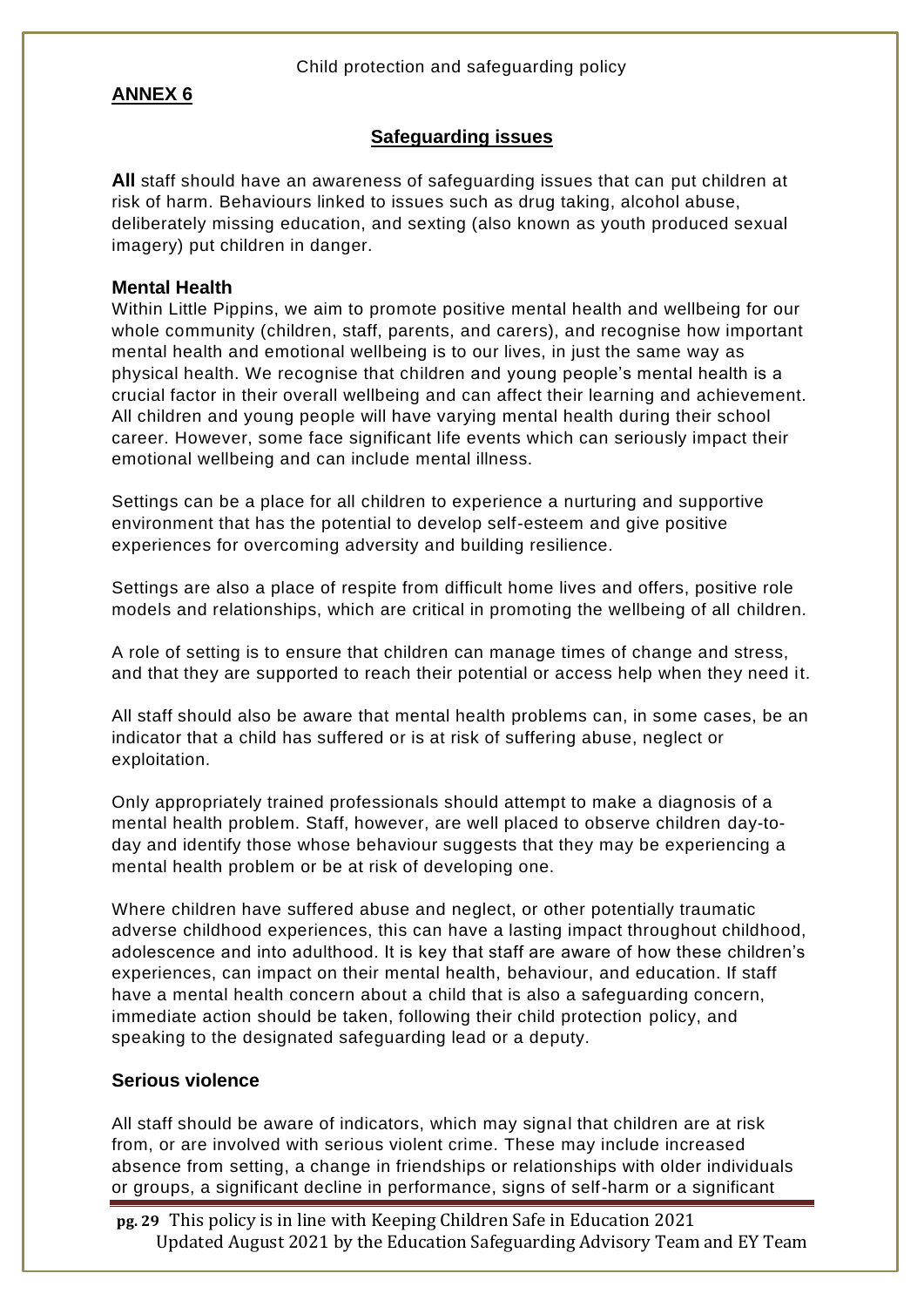change in wellbeing, or signs of assault or unexplained injuries. Unexplained gifts or new possessions could also indicate that children have been approached by, or are involved with, individuals associated with criminal networks or gangs.

All staff should be aware of the associated risks and understand the measures in place to manage these. Advice for settings is provided in the Home Office's Preventing youth violence and gang involvement [https://www.gov.uk/government/publications/advice-to-settings-and-colleges-on](https://www.gov.uk/government/publications/advice-to-schools-and-colleges-on-gangs-and-youth-violence)[gangs-and-youth-violence](https://www.gov.uk/government/publications/advice-to-schools-and-colleges-on-gangs-and-youth-violence) and its Criminal exploitation of children and vulnerable adults: county lines guidance [https://www.gov.uk/government/publications/criminal](https://www.gov.uk/government/publications/criminal-exploitation-of-children-and-vulnerable-adults-county-lines)[exploitation-of-children-and-vulnerable-adults-county-lines](https://www.gov.uk/government/publications/criminal-exploitation-of-children-and-vulnerable-adults-county-lines)

# **Upskirting**

'Upskirting' typically involves taking a picture under a person's clothing without them knowing, with the intention of viewing their genitals or buttocks to obtain sexual gratification, or cause the victim humiliation, distress, or alarm. It is now a criminal offence.

# **So-called 'honour-based' Abuse (including Female Genital Mutilation and Forced Marriage)**

So-called 'honour-based' abuse (HBA) encompasses incidents or crimes which have been committed to protect or defend the honour of the family and/or the community, including female genital mutilation (FGM), forced marriage, and practices such as breast ironing. Abuse committed in the context of preserving "honour" often involves a wider network of family or community pressure and can include multiple perpetrators. It is important to be aware of this dynamic and additional risk factors when deciding what form of safeguarding action to take. All forms of HBA are abuse (regardless of the motivation) and should be handled and escalated as such. Professionals in all agencies, and individuals and groups in relevant communities, need to be alert to the possibility of a child being at risk of HBA, or already having suffered HBA.

# **Female Genital Mutilation**

FGM comprises all procedures involving partial or total removal of the external female genitalia or other injury to the female genital organs. It is illegal in the UK and a form of child abuse with long-lasting harmful consequences.

Whilst **all** staff should speak to the designated safeguarding lead (or deputy) with regard to any concerns about female genital mutilation (FGM), there is a specific **legal duty on teachers**. If a teacher, in the course of their work in the profession, discovers that an act of FGM appears to have been carried out on a girl under the age of 18, the teacher **must** report this to the police.

# **Contextual safeguarding**

Safeguarding incidents and/or behaviours can be associated with factors outside the pre-school and/or can occur between children outside the pre-school. All staff, but especially the designated safeguarding lead (and deputies) should consider whether children are at risk of abuse or exploitation in situations outside their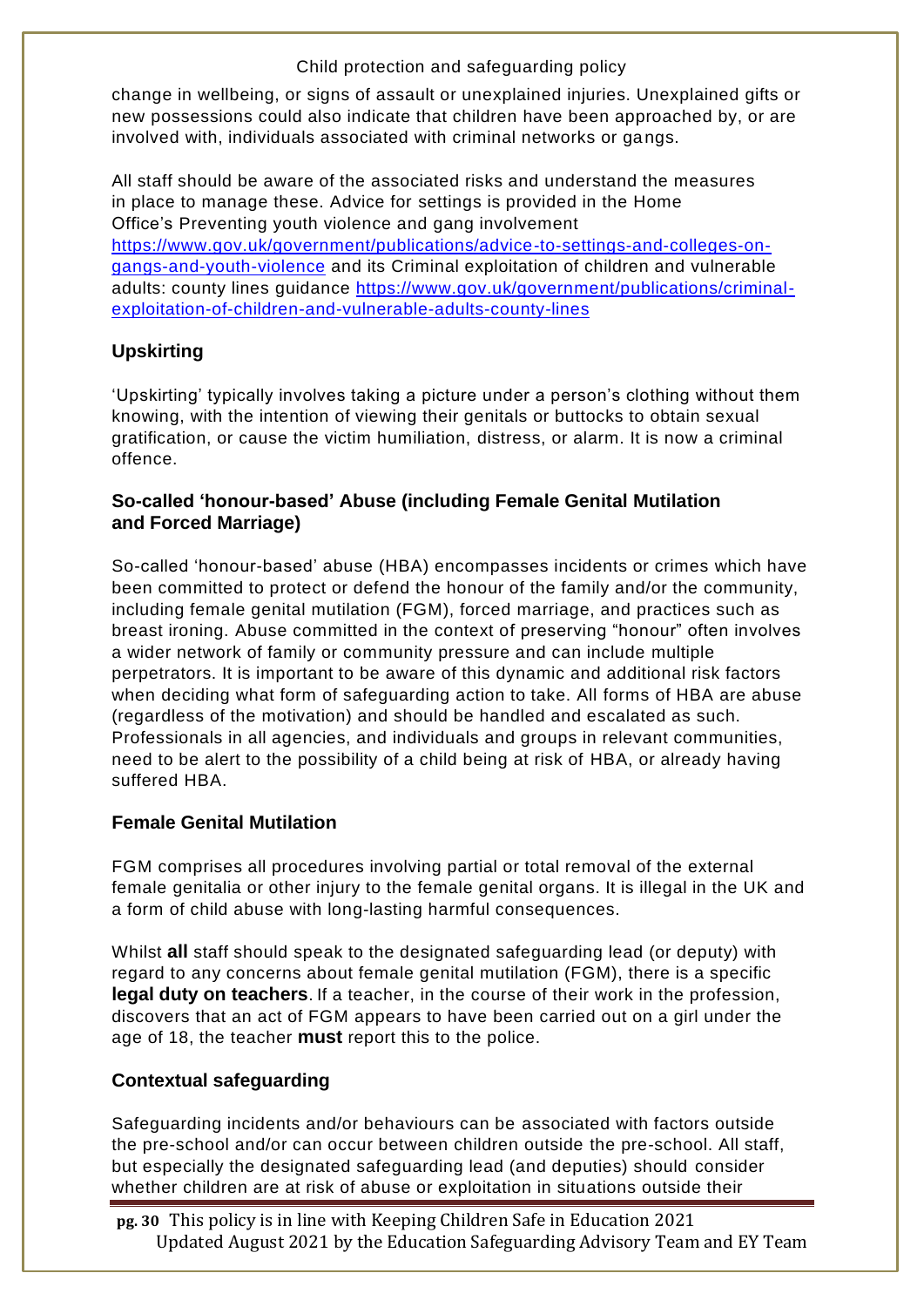families. This is known as contextual safeguarding, which simply means assessments of children should consider whether wider environmental factors are present in a child's life that are a threat to their safety and/or welfare. Extra-familial harms take a variety of different forms and children can be vulnerable to multiple harms including (but not limited to) sexual exploitation, criminal exploitation, and serious youth violence. Children's social care assessments should consider such factors, so it is important that settings provide as much information as possible as part of the referral process. This will allow any assessment to consider all the available evidence and the full context of any abuse. Additional information regarding contextual safeguarding is available here:

<https://contextualsafeguarding.org.uk/about/what-is-contextual-safeguarding>

#### Link to OSCB guidance on contextual safeguarding <https://www.oscb.org.uk/safeguarding-themes/contextual-safeguarding/>

## **Children missing from education**

All staff should be aware that children going missing, particularly repeatedly, can act as a vital warning sign of a range of safeguarding possibilities. This may include abuse and neglect, which may include sexual abuse or exploitation and child criminal exploitation. It may indicate mental health problems, risk of substance abuse, risk of travelling to conflict zones, risk of female genital mutilation or risk of forced marriage. Early intervention is necessary to identify the existence of any underlying safeguarding risk and to help prevent the risks of a child going missing in future. Staff should be aware of their setting's unauthorised absence and children missing from education procedures.

# **Child sexual exploitation and Child Criminal Exploitation (CCE)**

Both CSE and CCE are forms of abuse and both occur where an individual or group takes advantage of an imbalance in power to coerce, manipulate or deceive a child into sexual or criminal activity. Whilst age may be the most obvious, this power imbalance can also be due to a range of other factors including gender, sexual identity, cognitive ability, physical strength, status, and access to economic or other resources. In some cases, the abuse will be in exchange for something the victim needs or wants and/or will be to the financial benefit or other advantage (such as increased status) of the perpetrator or facilitator. The abuse can be perpetrated by individuals or groups, males or females, and children or adults. The abuse can be a one-off occurrence or a series of incidents over time and range from opportunistic to complex organised abuse. It can involve force and/or enticement-based methods of compliance and may, or may not, be accompanied by violence or threats of violence. Victims can be exploited even when activity appears consensual, and it should be noted exploitation as well as being physical can be facilitated and/or take place online.

# **Some of the following can be indicators of CCE:**

- children who appear with unexplained gifts or new possessions.
- children who associate with other young people involved in exploitation.
- children who suffer from changes in emotional well-being.
- children who misuse drugs and alcohol.
- children who go missing for periods of time or regularly come home late; and

#### **pg. 31** This policy is in line with Keeping Children Safe in Education 2021 Updated August 2021 by the Education Safeguarding Advisory Team and EY Team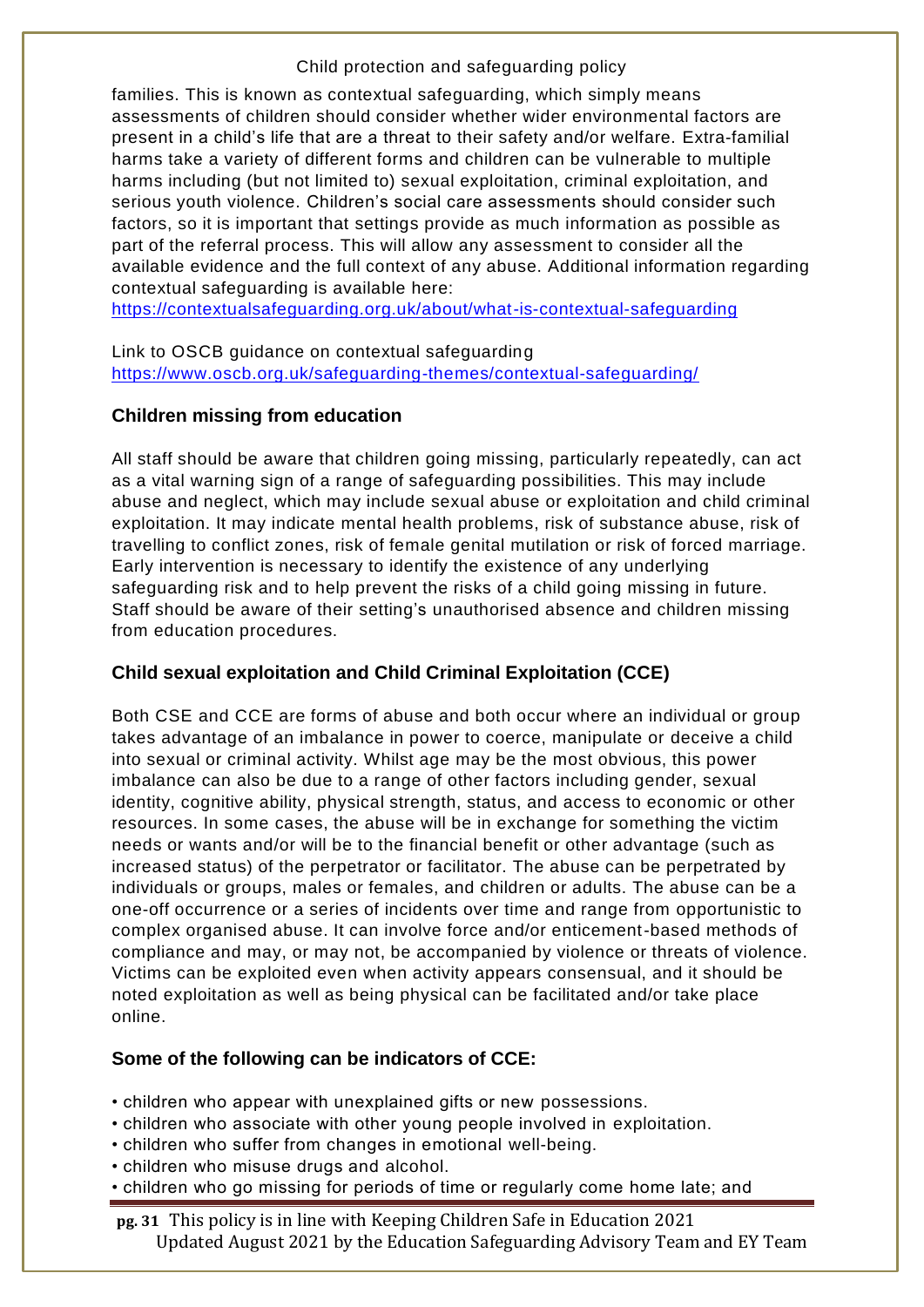• children who regularly miss school or education or do not take part in education.

# **The above CCE indicators can also be indicators of CSE, as can:**

- children who have older boyfriends or girlfriends; and
- children who suffer from sexually transmitted infections or become pregnant.

Link to OSCB guidance on CSE [https://www.oscb.org.uk/safeguarding-themes/child](https://www.oscb.org.uk/safeguarding-themes/child-exploitation-modern-slavery/)[exploitation-modern-slavery/](https://www.oscb.org.uk/safeguarding-themes/child-exploitation-modern-slavery/) and the CSE screening tool [https://www.oscb.org.uk/wp-content/uploads/2019/07/Child-Exploitation-Screening-](https://www.oscb.org.uk/wp-content/uploads/2019/07/Child-Exploitation-Screening-Tool.pdf)[Tool.pdf](https://www.oscb.org.uk/wp-content/uploads/2019/07/Child-Exploitation-Screening-Tool.pdf) Government Guidance: [Child sexual exploitation: guide for practitioners](https://www.gov.uk/government/publications/child-sexual-exploitation-definition-and-guide-for-practitioners)

# **County Lines**

County lines is a term used to describe gangs and organised criminal networks involved in exporting illegal drugs (primarily crack cocaine and heroin) into one or more importing areas [within the UK], using dedicated mobile phone lines or other form of "deal line".

Exploitation is an integral part of the county lines offending model with children and vulnerable adults exploited to move [and store] drugs and money. Offenders will often use coercion, intimidation, violence (including sexual violence) and weapons to ensure compliance of victims. Children can be targeted and recruited into county lines in a number of locations including schools, further and higher educational institutions, pupil referral units, special educational needs schools, children's homes and care homes. Children are often recruited to move drugs and money between locations and are known to be exposed to techniques such as 'plugging', where drugs are concealed internally to avoid detection. Children can easily become trapped by this type of exploitation as county lines gangs create drug debts and can threaten serious violence and kidnap towards victims (and their families) if they attempt to leave the county lines network.

One of the ways of identifying potential involvement in county lines are missing episodes (both from home and school), when the victim may have been trafficked for the purpose of transporting drugs and a referral to the National Referral Mechanism103 should be considered. If a child is suspected to be at risk of or involved in county lines, a safeguarding referral should be considered alongside consideration of availability of local services/third sector providers who offer support to victims of county lines exploitation.

# **Domestic Abuse**

The Domestic Abuse Act 2021 received Royal Assent on 29 April 2021. The Act introduces the first ever statutory definition of domestic abuse and recognises the impact of domestic abuse on children, as victims in their own right, if they see, hear or experience the effects of abuse. The statutory definition of domestic abuse, base d on the previous cross-government definition, ensures that different types of relationships are captured, including ex-partners and family members. The definition captures a range of different abusive behaviours, including physical, emotional and economic abuse and coercive and controlling behaviour. Both the person who is carrying out the behaviour and the person to whom the behaviour is directed towards

**pg. 32** This policy is in line with Keeping Children Safe in Education 2021 Updated August 2021 by the Education Safeguarding Advisory Team and EY Team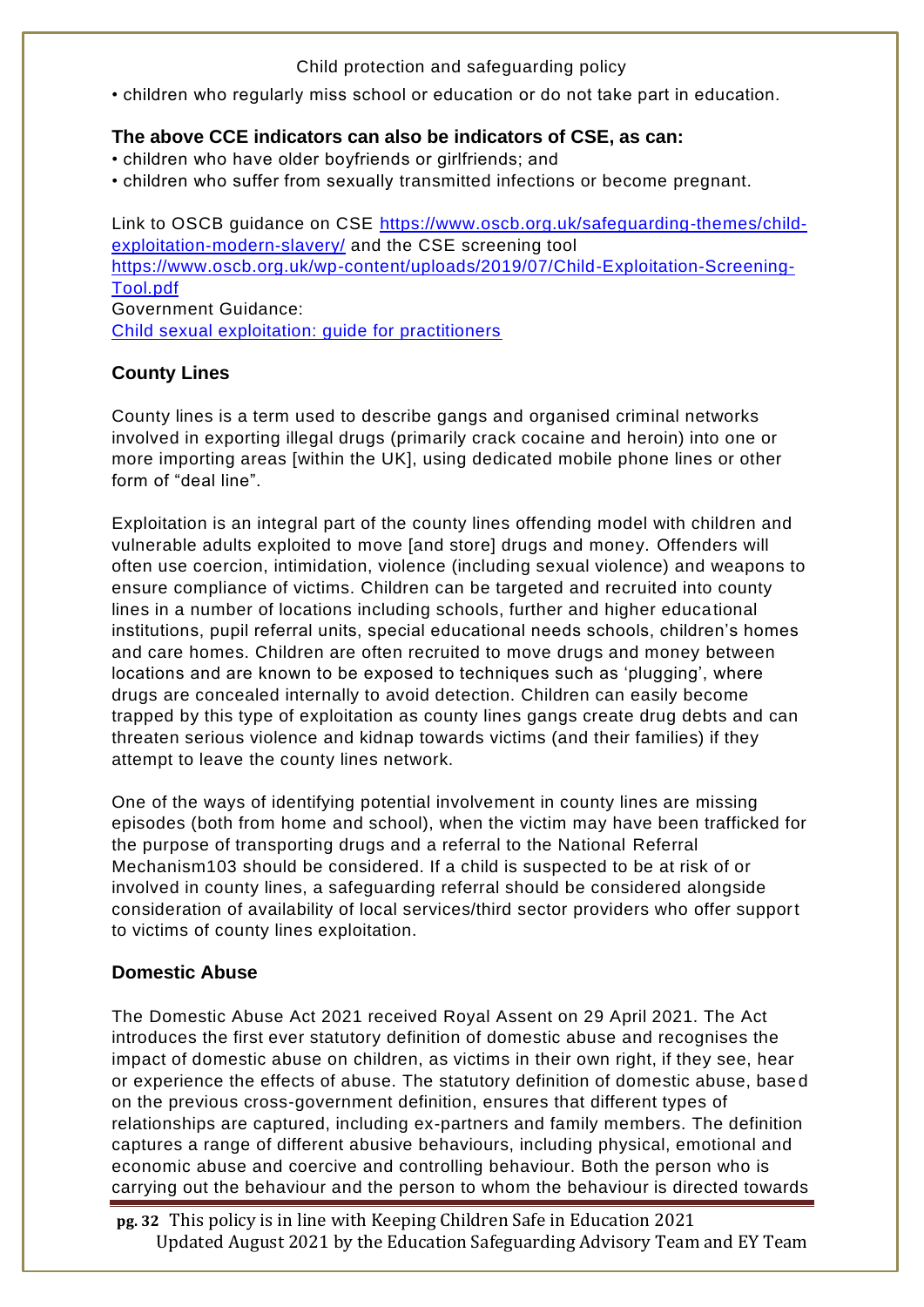#### must be aged 16 or over and they must be "personally connected" (**as defined in section 2 of the 2021 Act**) **Further information can be found in KCSIE 2021 ANNEX B.**

# **Cybercrime**

Cybercrime is criminal activity committed using computers and/or the internet. It is broadly categorised as either 'cyber-enabled' (crimes that can happen off-line but are enabled at scale and at speed on-line) or 'cyber dependent' (crimes that can be committed only by using a computer). Cyber-dependent crimes include; • unauthorised access to computers (illegal 'hacking'), for example accessing a school's computer network to look for test paper answers or change grades awarded

• denial of Service (Dos or DDoS) attacks or 'booting'. These are attempts to make a computer, network or website unavailable by overwhelming it with internet traffic from multiple sources; and,

• making, supplying or obtaining malware (malicious software) such as viruses, spyware, ransomware, botnets and Remote Access Trojans with the intent to commit further offence, including those above.

Children with particular skill and interest in computing and technology may inadvertently or deliberately stray into cyber-dependent crime.

If there are concerns about a child in this area, the designated safeguarding lead (or a deputy), should consider referring into the **Cyber Choices** programme. This is a nationwide police programme supported by the Home Office and led by the National Crime Agency, working with regional and local policing. It aims to intervene where young people are at risk of committing, or being drawn into, low level cyberdependent offences and divert them to a more positive use of their skills and interests.

Note that **Cyber Choices** does not currently cover 'cyber-enabled' crime such as fraud, purchasing of illegal drugs on-line and child sexual abuse and exploitation, nor other areas of concern such as on-line bullying or general on-line safety. Additional advice can be found at: [Cyber Choices,](http://www.cyberchoices.uk/) ['NSPCC-when to call the police'](https://www.npcc.police.uk/documents/Children%20and%20Young%20people/When%20to%20call%20the%20police%20guidance%20for%20schools%20and%20colleges.pdf) and [National Cyber Security Centre -](https://www.ncsc.gov.uk/) NCSC.GOV.UK

#### **Homelessness**

Being homeless or being at risk of becoming homeless presents a real risk to a child's welfare. The designated safeguarding lead (and any deputies) should be aware of contact details and referral routes into the Local Housing Authority so they can raise/progress concerns at the earliest opportunity. Indicators that a family may be at risk of homelessness include household debt, rent arrears, domestic abuse, and anti-social behaviour, as well as the family being asked to leave a property. Whilst referrals and/or discussion with the Local Housing Authority should be progressed as appropriate, and in accordance with local procedures, this does not, and should not, replace a referral into children's social care where a child has been harmed or is at risk of harm

## **Further information around safeguarding issues can be found in KCSIE 2021 ANNEX B and on the OSCB website.**

**pg. 33** This policy is in line with Keeping Children Safe in Education 2021 Updated August 2021 by the Education Safeguarding Advisory Team and EY Team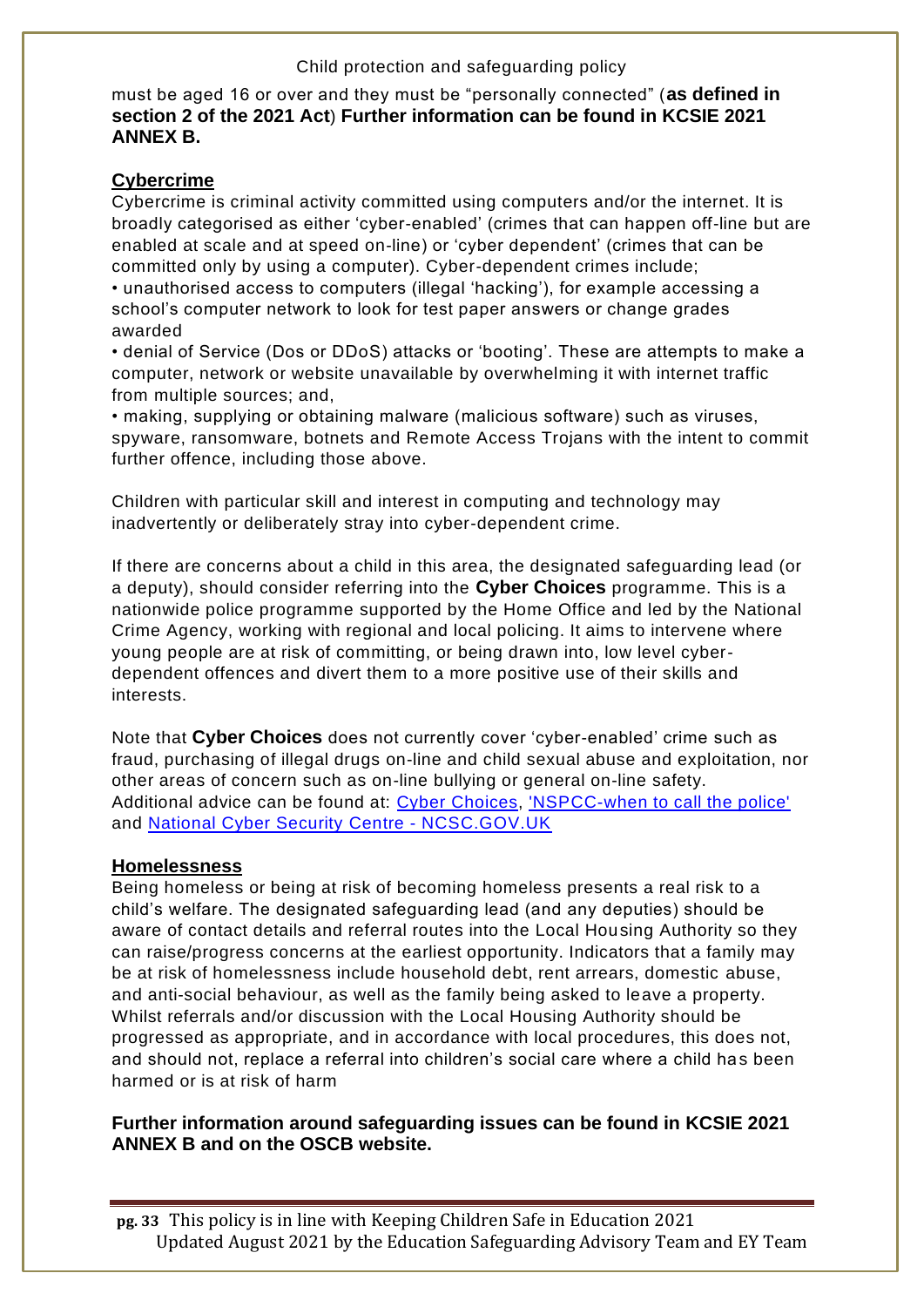# **ANNEX 7**

# **Staff Induction, Awareness and Training**

The EYFS states:

The daily experience of children in early years settings and the overall quality of provision depends on all practitioners having appropriate qualifications, training, skills and knowledge and a clear understanding of their roles and responsibilities. Providers must ensure that all staff receive induction training to help them understand their roles and responsibilities. Induction training must include information about emergency evacuation procedures, safeguarding, child protection, and health and safety issues. Providers must support staff to undertake appropriate training and professional development opportunities to ensure they offer quality learning and development experiences for children that continually improves.

All information relating to staff training is held electronically on a single central record.

- The DSL will ensure that all new staff and volunteers (including temporary staff) are aware of the pre-school's internal safeguarding processes.
- All staff members (including temporary staff) will receive training to ensure they are aware of a range of safeguarding issues.
- All staff members (including temporary staff) will receive regular safeguarding and child protection updates, at least annually.
- All staff members (including temporary staff) will be made aware of the preschools expectations regarding safe and professional practice via the staff behaviour policy (or code of conduct) and Acceptable Use Policy.
- The DSL and Head Teacher will provide an annual report to the Proprietor/Management team / committee detailing safeguarding training undertaken by all staff and will maintain up to date register of who has been trained.
- Although the pre-school has a nominated lead, Kieran Dee, for the Management committee, all members of the Management committee will access appropriate safeguarding training which covers their specific strategic responsibilities on a regular basis.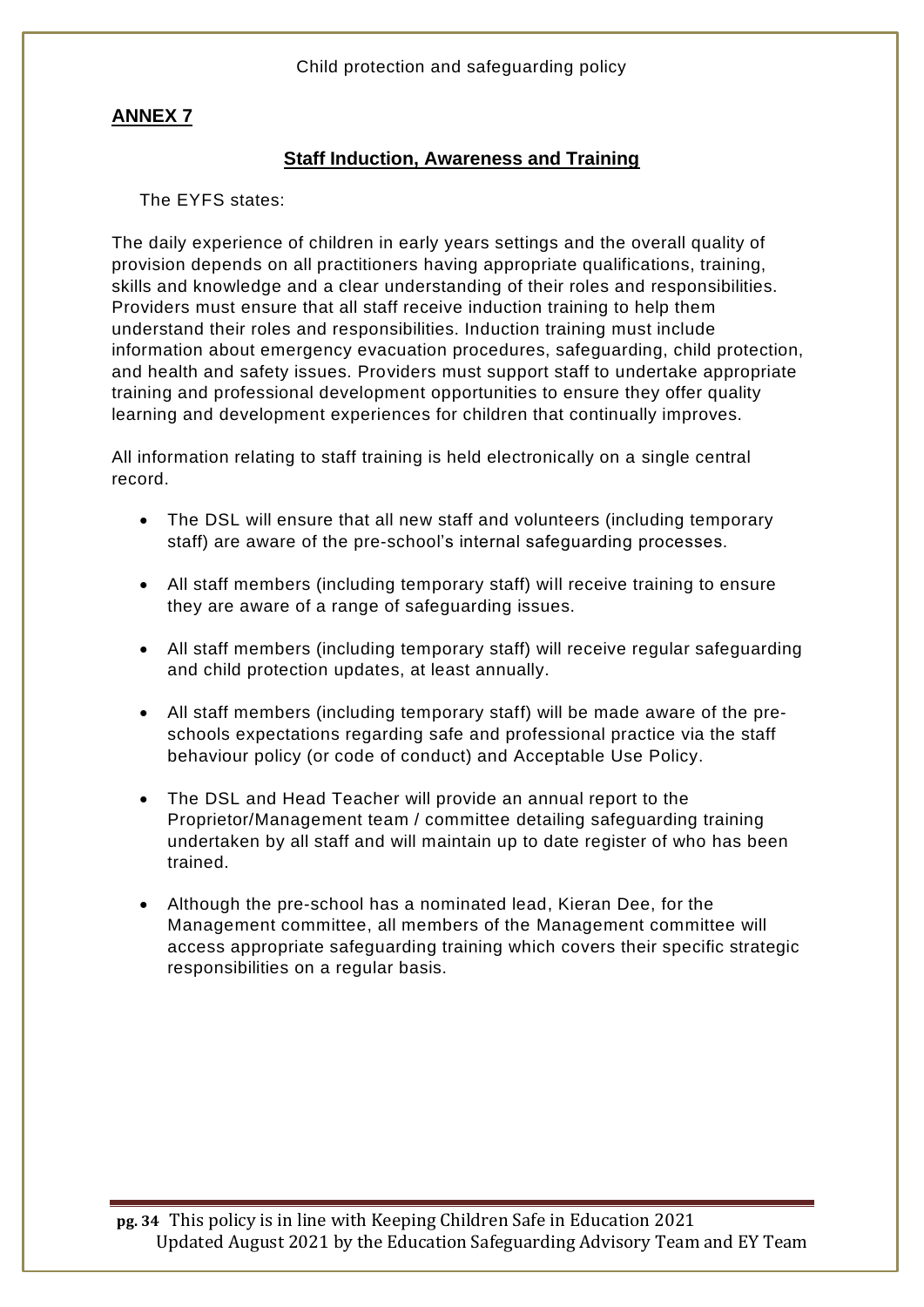# **ANNEX 8**

# **Contacts/links**

| <b>MASH</b>         | 0345 050     | http://www.oscb.org.uk/concerned-about-a-    |
|---------------------|--------------|----------------------------------------------|
|                     | 7666         | child/                                       |
| Out of Hours        | 0800 833 408 |                                              |
| Emergency           |              |                                              |
| Duty Team           |              |                                              |
| <b>LCSS North</b>   | 0345 2412703 | LCSS.North@oxfordshire.gov.uk                |
|                     |              |                                              |
| <b>LCSS Central</b> | 0345 2412705 | LCSS.Central@oxfordshire.gov.uk              |
|                     |              |                                              |
| <b>LCSS South</b>   | 0345 2412608 | LCSS.South@oxfordshire.gov.uk                |
|                     |              |                                              |
| Designated          | 01865810603  | Lado.safeguardingchildren@oxfordshire.gov.uk |
| Officer (LADO)      |              |                                              |
| Police:             |              |                                              |
| Emergency           | 999          |                                              |
| Non-emergency       | 101          |                                              |
| OSCB                |              | oscb.oxfordshire.gov.uk                      |
|                     |              |                                              |

Information sharing advice:

[https://www.gov.uk/government/publications/safeguarding-practitioners-information](https://www.gov.uk/government/publications/safeguarding-practitioners-information-sharing-advice)[sharing-advice](https://www.gov.uk/government/publications/safeguarding-practitioners-information-sharing-advice)

What to do if you are worried a child is being abused: [https://www.gov.uk/government/publications/what-to-do-if-youre-worried-a-child-is](https://www.gov.uk/government/publications/what-to-do-if-youre-worried-a-child-is-being-abused--2)[being-abused--2](https://www.gov.uk/government/publications/what-to-do-if-youre-worried-a-child-is-being-abused--2)

NSPCC:<https://www.nspcc.org.uk/>

Whistleblowing guidance:<https://www.gov.uk/whistleblowing>

MASH leaflet for parents:

[https://www2.oxfordshire.gov.uk/cms/sites/default/files/folders/documents/socialandh](https://www2.oxfordshire.gov.uk/cms/sites/default/files/folders/documents/socialandhealthcare/childrenfamilies/MashLeafletForParents.pdf) [ealthcare/childrenfamilies/MashLeafletForParents.pdf](https://www2.oxfordshire.gov.uk/cms/sites/default/files/folders/documents/socialandhealthcare/childrenfamilies/MashLeafletForParents.pdf)

When to call the Police by the National Police Chiefs Council – NPCC: [When to call the Police](https://www.npcc.police.uk/documents/Children%20and%20Young%20people/When%20to%20call%20the%20police%20guidance%20for%20schools%20and%20colleges.pdf)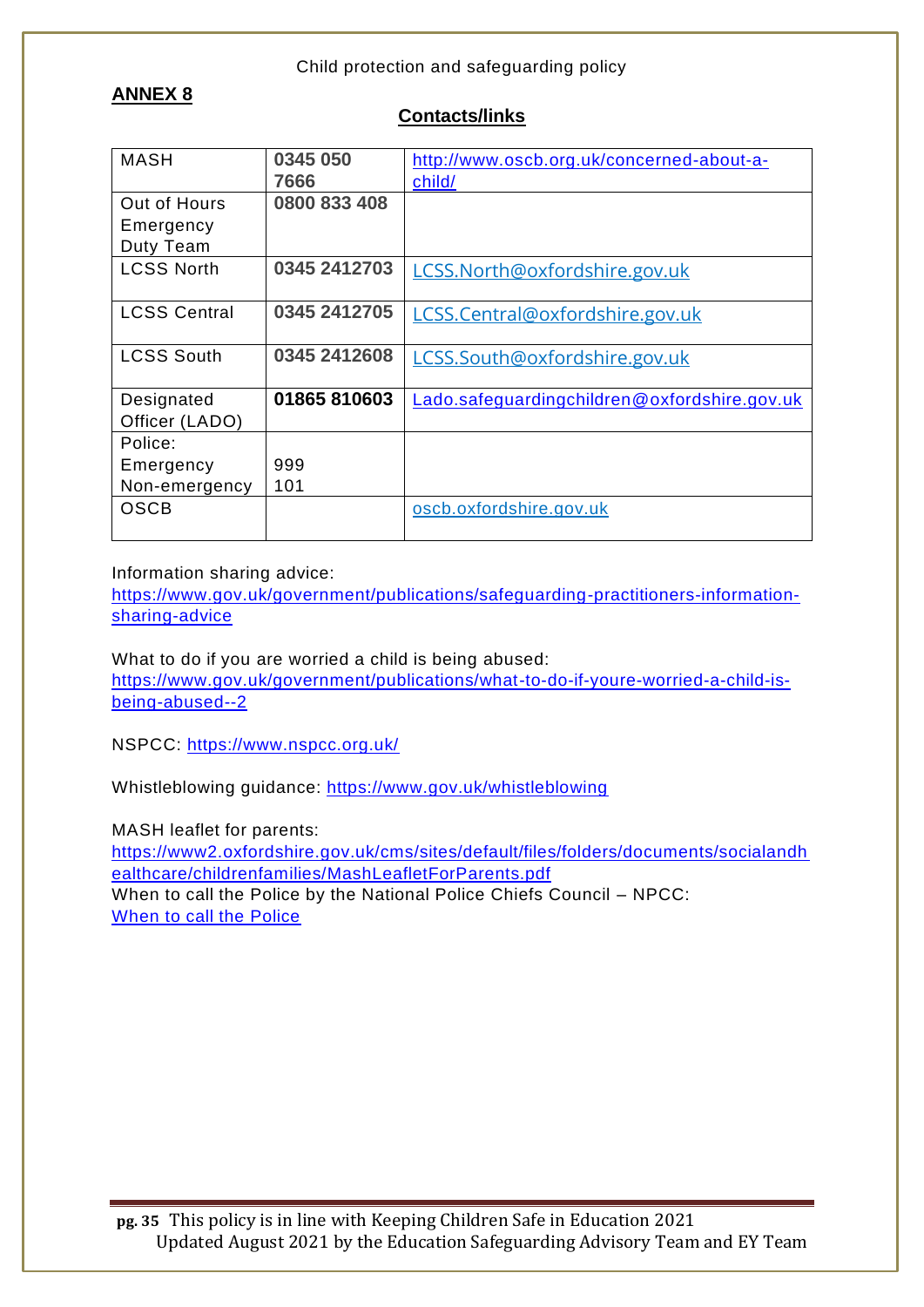**pg. 36** This policy is in line with Keeping Children Safe in Education 2021 Updated August 2021 by the Education Safeguarding Advisory Team and EY Team